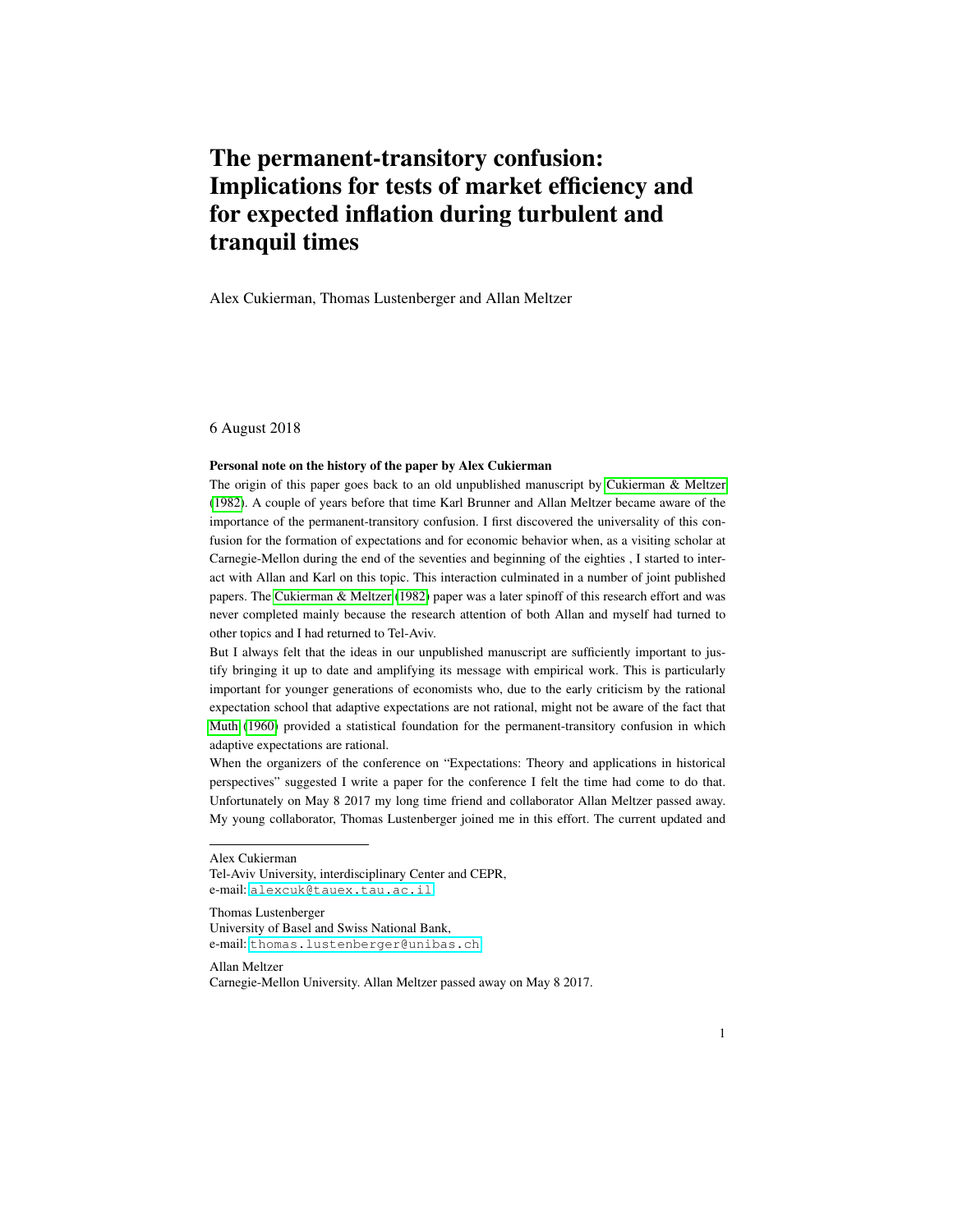expanded version of the paper integrates the analysis in the original manuscript with some newer empirical work. Beyond the personal loss I feel along with Allan's family the history of the paper is one illustration of the process through which the research torch is being passed across generations of economists. I view it as a personal token of appreciation to Allan Meltzer who had a major influence on my professional life.

Abstract Even when all past and present information is known individuals usually remain uncertain about the permanence of observed variables. After reviewing the history and role of adaptive expectations and its statistical foundations in modeling this permanent-transitory confusion the paper investigates the consequences of this confusion for tests of market efficiency in the treasury bill and foreign exchange markets. A central result is that the detection of serial correlation in efficiency tests based on finite samples does not necessarily imply that markets are inefficient.

The second part of the paper utilizes data on Israeli inflation expectations from the capital market to estimate the implicit speed of learning about changes in inflation and to examine the performance of adaptive expectations in tracking the evolution of those expectations during the 1985 shock stabilization as well as during the stable inflation targeting period.

#### 1 Introduction

In making decisions economic agents and policymakers have to form expectations about the future. The importance of expectations is pervasive and of paramount importance for current decision making. Following are some well known illustrations: When deciding how to allocate an increase in income between consumption and savings individuals need to evaluate the permanence of this increase. A worker's decision about whether to accept or reject a poor job offer depends on his perception about the permanence of this condition. A firm's investment decision following strong demand for its product depends on its perception of the persistence of this state. When confronted with a strong economy monetary policymakers may consider an increase in the policy rate. But if they believe the strength is temporary they are likely to postpone the increase. Similar considerations apply to contractionary fiscal policies.

Generally, even when they possess full information about current and past realizations of relevant variables, individuals remain uncertain about their permanence. In many cases individuals detect the permanence of changes by observing the persistence of those changes over time. As a consequence when permanent changes occur they are recognized only gradually. Adaptive expectations capture this sluggishness by making the difference between the current and the previous period's forecasts a positive function of the forecast error committed in the previous period. [Muth](#page-21-1) [\(1960\)](#page-21-1) has shown that when a stochastic variable is composed of a random walk and a white noise process, none of which is ever observed separately, adaptive expectations are rational in the sense that they utilize all available information in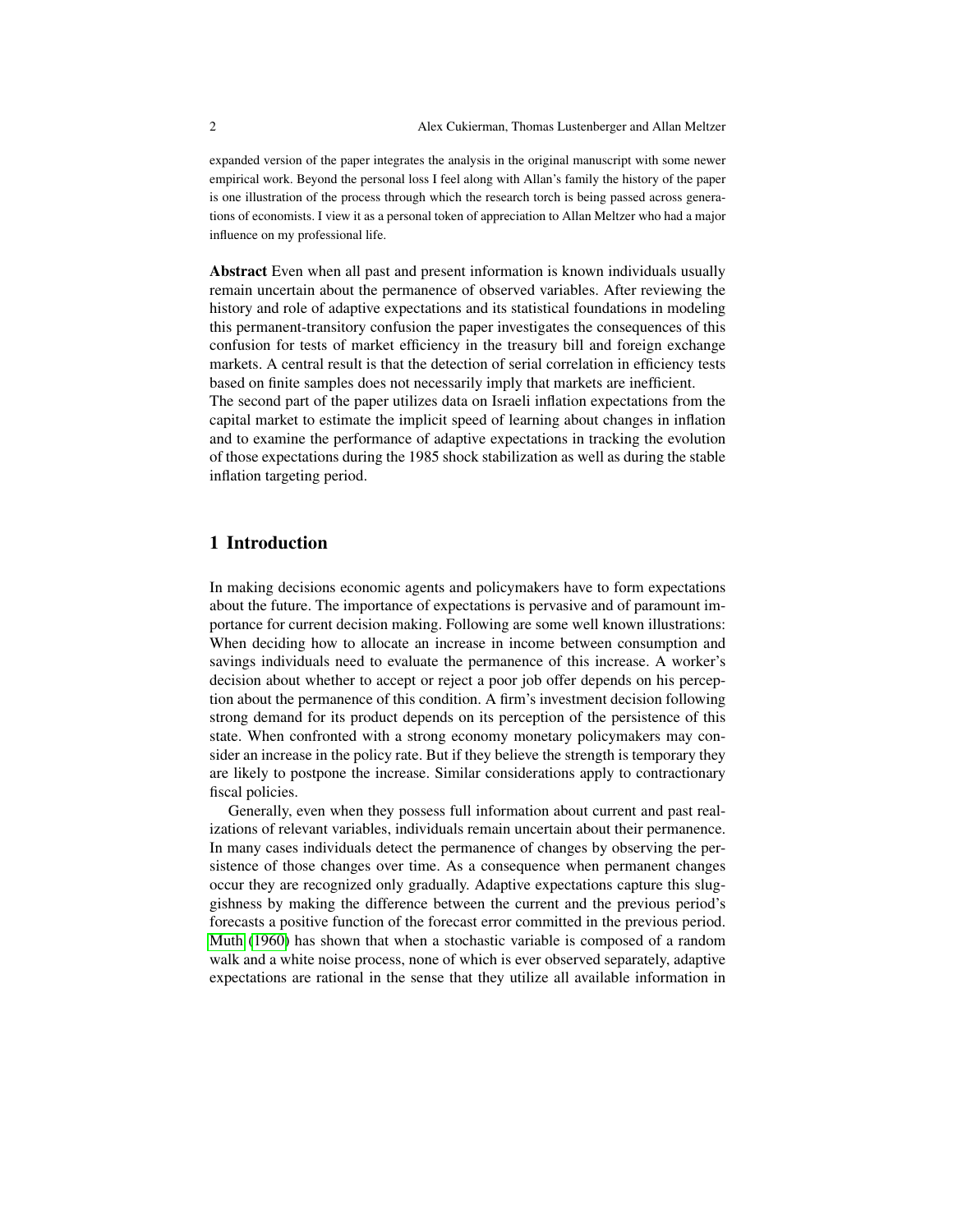an efficient manner. For brevity the paper refers to this residual uncertainty as the "permanent-transitory confusion" (PTC).

The first part of the paper reviews the history and past applications of Muth type adaptive expectations and considers their implications for standard tests of market efficiency. Using data on inflationary expectations from the Israeli capital market the second part examines the performance of Muth's model in tracking those expectations during the turbulent 1985 Israeli stabilization as well as during the stable 2003-2018 period.

Tests of efficiency in the treasury bill market as predictors of inflation proceed by regressing the current realization of inflation on a lagged capital market variable that embody the preceding period's expectation of inflation. Relying on Fisher's theory of interest this signaling variable is taken to be the lagged value of the nominal interest rate. In tests of efficiency of foreign exchange markets the signaling variable is taken to be the forward exchange rate leading to formulations in which the current rate of change in the exchange rate is regressed on the rate of change implied by the past forward rate. In either case the appearance of serial correlation in the residuals of those regressions is considered as evidence against market efficiency. The intuition supporting this view is that, if markets were efficient, rational individuals should have used it in their predictions leading to the disappearance of serial correlation. A central result of the first part of this paper is that, in the presence of the permanent-transitory confusion, the appearance of serial correlation in finite samples does not necessarily imply that markets are inefficient.

The paper is organized as follows. Section 2 reviews the history and past applications of adaptive expectations and presents Muth's (1960) statistical foundations for it. Section 3 reviews standard tests of market efficiency in the treasury bill and in the foreign exchange markets. Section 4 contains a main result of the paper. It proposes a generalization of the tests in section 3 and uses it to show that, following the realization of large permanent changes, the appearance of serial correlation in the residuals of the regressions used to implement those tests does not necessarily indicate that markets are inefficient.

An attractive feature of [Muth](#page-21-1) [\(1960\)](#page-21-1) foundation for adaptive expectations is that it relates the speed of learning about permanent changes to the relative size of the variability of the permanent component of a shock to the variability of the transitory component of the shock. Sections 5 and 6 use data on Israeli inflation expectations from the capital market along with this relation in order to estimate the implicit speed of learning about changes in inflation and to examine the performance of Muth's adaptive expectations model in tracking the evolution of capital market expectations. Section 5 focuses on the period before and after the 1985 stabilization that led, after a while, to a substantial decrease in expected inflation. The numerical exercise suggest that adaptive expectations provide a good approximation for the evolution of capital market expectations during this period. Section 6 applies a similar methodology to the stable inflation targeting period between 2003 and 2018. The numerical exercise supports the conclusion that, during this period, capital market participants considered all deviations from the inflation target as transitory. This is followed by concluding remarks.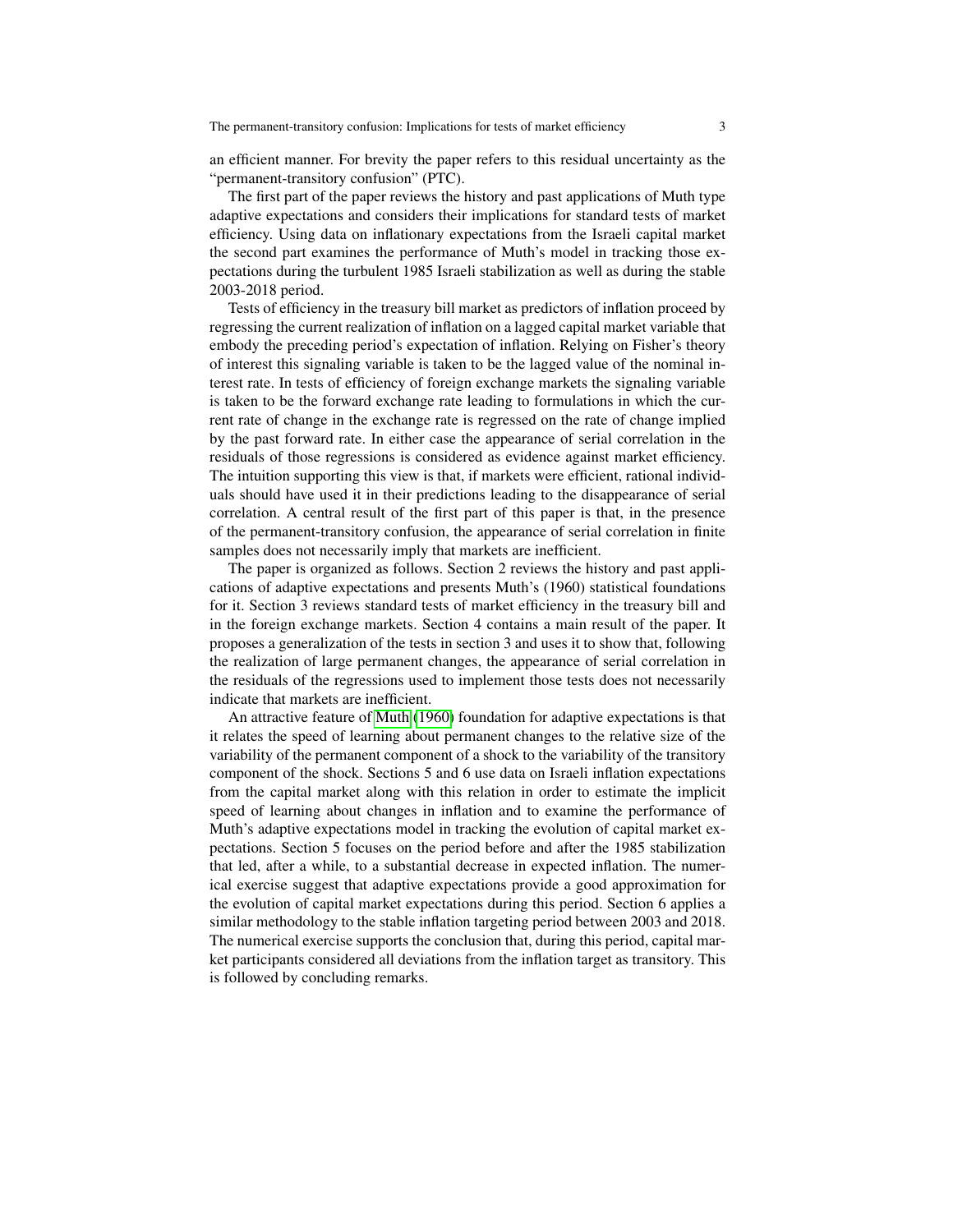### 2 Adaptive expectations through the ages and Muth model of the permanent-transitory confusion

#### *2.1 Adaptive expectations*

Adaptive expectations have been around for over a century. Although their roots go back to Irving [Fisher](#page-21-2) [\(1911\)](#page-21-2) they gained prominence and became operational in macroeconomics with the empirical work of [Cagan](#page-20-0) [\(1956\)](#page-20-0) on hyperinflations during the twentieth century and [Friedman](#page-21-3) [\(1957\)](#page-21-3) research on the permanent income hypothesis. Cagan used adaptive expectations to characterize the links between actual inflation in the past and inflationary expectations during the hyperinflation. Friedman applied them to model and estimate the links between perceived future permanent income and past realizations of actual income.

The basic idea of adaptive expectations is quite intuitive. It states that, when new information about a variable that is being forecasted becomes available over time, individuals adjust their expectations about the future realization of this variable in proportion to the forecast error committed in the previous period. For this reason the process is also frequently characterized as an "error correction process". Formally, adaptive expectations are given by

<span id="page-3-0"></span>
$$
y_t^e - y_{t-1}^e = \theta (y_t - y_{t-1}^e)
$$
 (1)

where  $y_t$  is the actual realization of a variable *y* in period *t* and  $y_t^e$  is the forecast of that variable given the information available in period *t*. The adaptive expectations coefficient,  $\theta$ , characterizes the speed with which the public incorporates recent developments into its forward looking expectations. In empirical applications  $\theta$  is usually assumed to be bounded between 0 and 1. Moving  $y_{t-1}^e$  to the right hand side, lagging by one period in order to express  $y_{t-1}^e$  in terms of  $y_{t-1}$  and  $y_{t-2}^e$ , inserting the resulting expression into equation [\(1\)](#page-3-0), and repeating this procedure ad-infinitum  $y_t^e$  can be rewritten in the integral form

<span id="page-3-1"></span>
$$
y_t^e = \sum_{i=0}^{\infty} \theta (1 - \theta)^i y_{t-i}.
$$
 (2)

With the onset of the rational expectations revolution [Lucas](#page-21-4) [\(1972\)](#page-21-4) and others criticized adaptive expectations on the ground that they were backward rather than forward looking. Rational expectations imply that

$$
y_t^e \equiv E_t y_{t+1}
$$

where  $E_t y_{t+1}$  is the expected value of  $y_{t+1}$  given the information available up to and including period *t*. As shown in the next subsection, and as recognized later, the criticism above is not justified in the presence of the permanent-transitory confusion.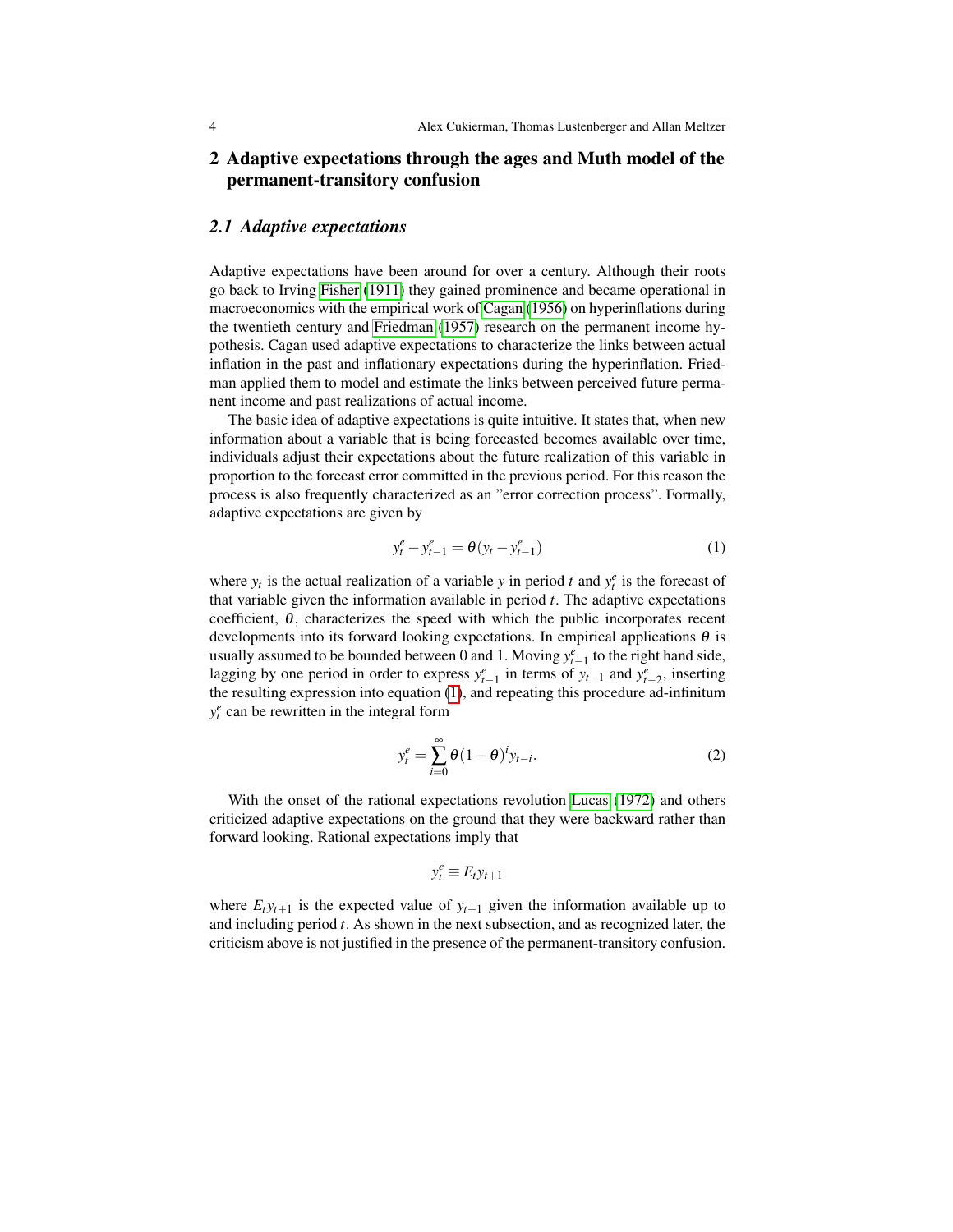### *2.2 The permanent-transitory confusion and Muth (1960) statistical foundations for it.*

The permanent-transitory confusion (PTC) refers to the widespread fact that knowledge of current and past changes in a stochastic variable normally leaves a margin of uncertainty about how much of those changes will persist into the future and how much are just temporary changes that will fade away as the future unfolds. The PTC is a pervasive fact of life that confronts investors, consumers, producers and policymakers when they make current decisions. In a path breaking article [Muth](#page-21-1) [\(1960\)](#page-21-1) developed the following stylized statistical model for the PTC.<sup>[1](#page-4-0)</sup> The model postulates that the stochastic variable,  $y_t$ , is the sum of two stochastic components none of which is ever observed separately. One is a random walk that persists into the future and the other is a transitory white noise that appears in period *t* and does not persist at all into the future. More formally

<span id="page-4-2"></span>
$$
y_t = y_t^p + y_t^q,
$$
  
\n
$$
\Delta y_t^p \sim N(0, \sigma_p^2),
$$
  
\n
$$
y_t^q \sim N(0, \sigma_q^2),
$$
  
\n
$$
\Delta y_t^p \text{ and } y_t^q \text{ are mutually independent.}
$$
\n(3)

Here  $\Delta y_t^p$  is the first difference of the random walk (permanent) component and  $y_t^q$  is the white noise (transitory) component. [Muth](#page-21-1) [\(1960\)](#page-21-1) has shown that the **forward looking** optimal predictor of  $y_{t+j}$ ,  $j \ge 1$  given the information set,  $I_t \equiv \{y_t, y_{t-1}, y_{t-2}, \ldots\}$ , available in period *t* is identical to the adaptive expectation process in equations [\(1\)](#page-3-0) and [\(2\)](#page-3-1).<sup>[2](#page-4-1)</sup> Furthermore the coefficient  $\theta$  is an increasing function of the ratio, *a*, between the variance,  $\sigma_p^2$ , of the innovation to the random walk component and the transitory variance,  $\sigma_q^2$  and is given by

<span id="page-4-3"></span>
$$
\theta = \sqrt{a + \frac{a^2}{4}} - \frac{a}{2}, \ a \equiv \frac{\sigma_p^2}{\sigma_q^2}.
$$
 (4)

Muth's optimal predictor has some notable and convenient features that are briefly summarized in what follows. First it implies that it is optimal to utilize all past observations on  $y_t$  in order to forecast the **future.** Second, equation [\(2\)](#page-3-1) implies that it is a Koyck lag with geometric weights that decrease the more distant in the past is the observation on *y*. Third, the weights sum up to one. Fourth, the larger is the adaptive expectations coefficient,  $\theta$ , the larger is the sum of the weights on the most

<span id="page-4-0"></span><sup>&</sup>lt;sup>1</sup> Although this article is relatively less known (and quoted) than [Muth](#page-21-5) [\(1961\)](#page-21-5) Econometrica article that inspired the rational expectations revolution in macroeconomics its contribution is, nonetheless, not less important.

<span id="page-4-1"></span><sup>&</sup>lt;sup>2</sup> Statistically minded readers may note that this optimal predictor is the expected value of  $y_{t+j}$ , *j* ≥ 1 conditional on the information set,  $I_t$  ≡ { $y_t$ ,  $y_{t-1}$ ,  $y_{t-2}$ , ...}. Due to the normality assumption this conditional expected value is linear in the elements of the conditioning set and the weights are those that minimize the variance of forecasts around this expected value.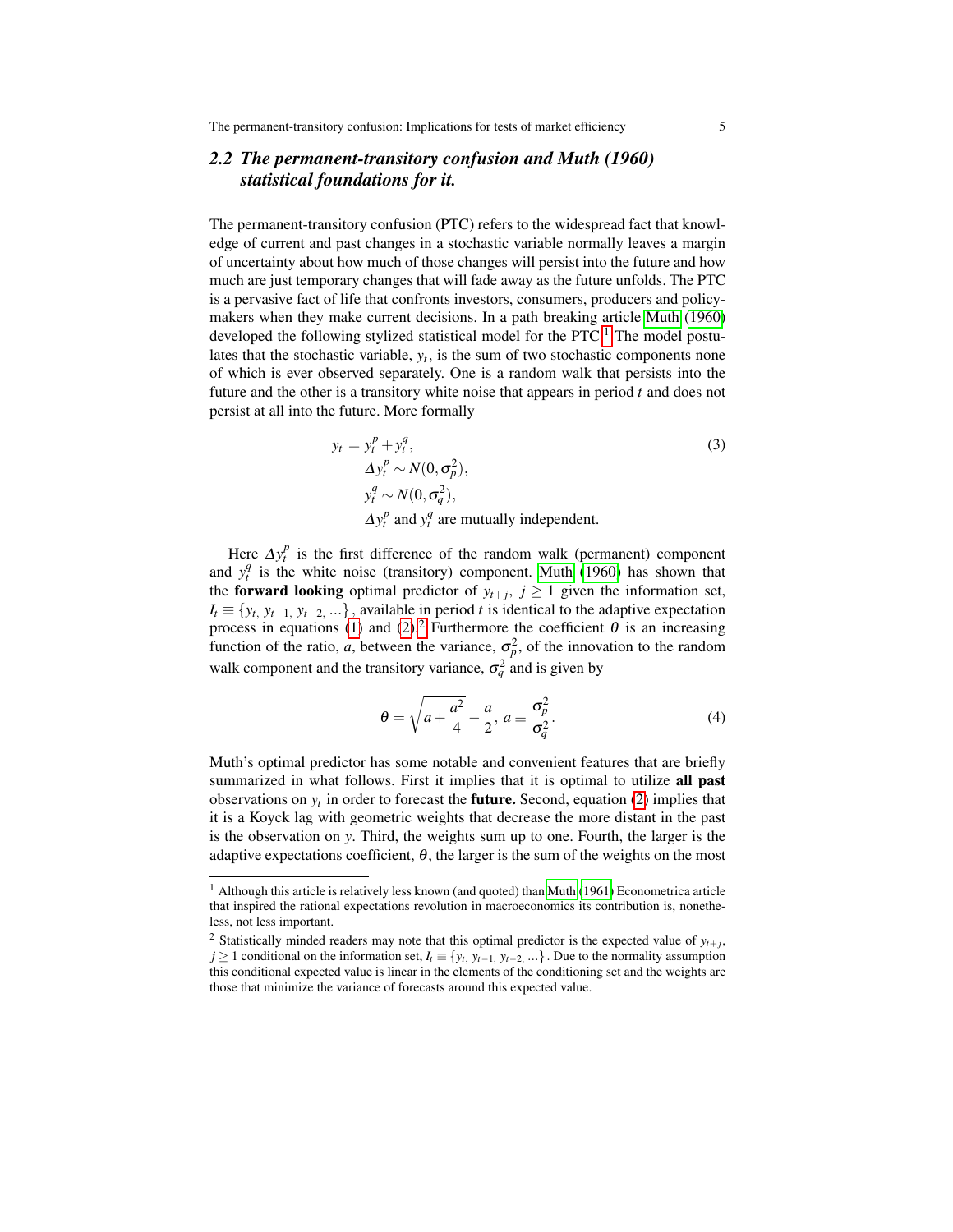recent past in comparison to the more distant past. Consequently, the larger is  $\theta$ , the faster is the speed at which individuals detect a permanent change when such a change has occurred implying that  $\theta$  characterizes the speed of learning. Finally, it is not surprising that  $\theta$  and the ratio, *a*, between the permanent and the transitory variances are positively related. The higher is *a*, the higher is the signal to noise ratio implying that optimal learning should be faster.

The more general message of the preceding discussion is that, although predictors of the future are forward looking, they normally rely on past information since the past contains useful, albeit imperfect, information about the future. During the early days of the rational expectations revolution some economists criticized adaptive expectations on the ground that they are backward rather than forward looking. This criticism is probably based on perfect foresight models like that of [Barro &](#page-20-1) [Gordon](#page-20-1) [\(1983\)](#page-20-1) that do not feature stochastic terms. In such models rational expectations reduce to the, known with certainty, values of relevant variables as predicted by such models. But once the more realistic existence of stochastic terms and the PTC are incorporated into models the role of past information in predicting the future becomes essential. Muth's predictor provided an early convenient way to capture the main features of the PTC and to relate it to natural intuition. But it is by no means, the only way to do that. A multi-variables generalization is provided by the Kalman Filter [\(Kalman](#page-21-6)  $(1960)$ ).<sup>[3](#page-5-0)</sup>

#### *2.3 Past applications of Muth's predictor*

[Lucas & Rapping](#page-21-7) [\(1969\)](#page-21-7) develop a model of employment/unemployment in which individuals decide how much of their employment efforts to allocate to the present versus the future. This decision is based on a comparison of their current wage with what they believe is their long run normal or permanent wage rate. [Brunner et al.](#page-20-2) [\(1980\)](#page-20-2) embed this mechanism along with Friedman's permanent income hypothesis into an extended IS-LM model. They utilize Muth's predictor to characterize the behavior of individual expectations about permanent income and permanent wages. [Cukierman](#page-20-3) [\(1982\)](#page-20-3) uses it to investigate the behavior of relative prices and of the allocative efficiency of the price system in the presence of the PTC about individual prices in a [Lucas](#page-21-8) [\(1973\)](#page-21-8) type multi-markets model.

<span id="page-5-0"></span><sup>&</sup>lt;sup>3</sup> A compact useful presentation of the Kalman Filter appears in chapter 21 of Ljungqvist and Sargent (2000).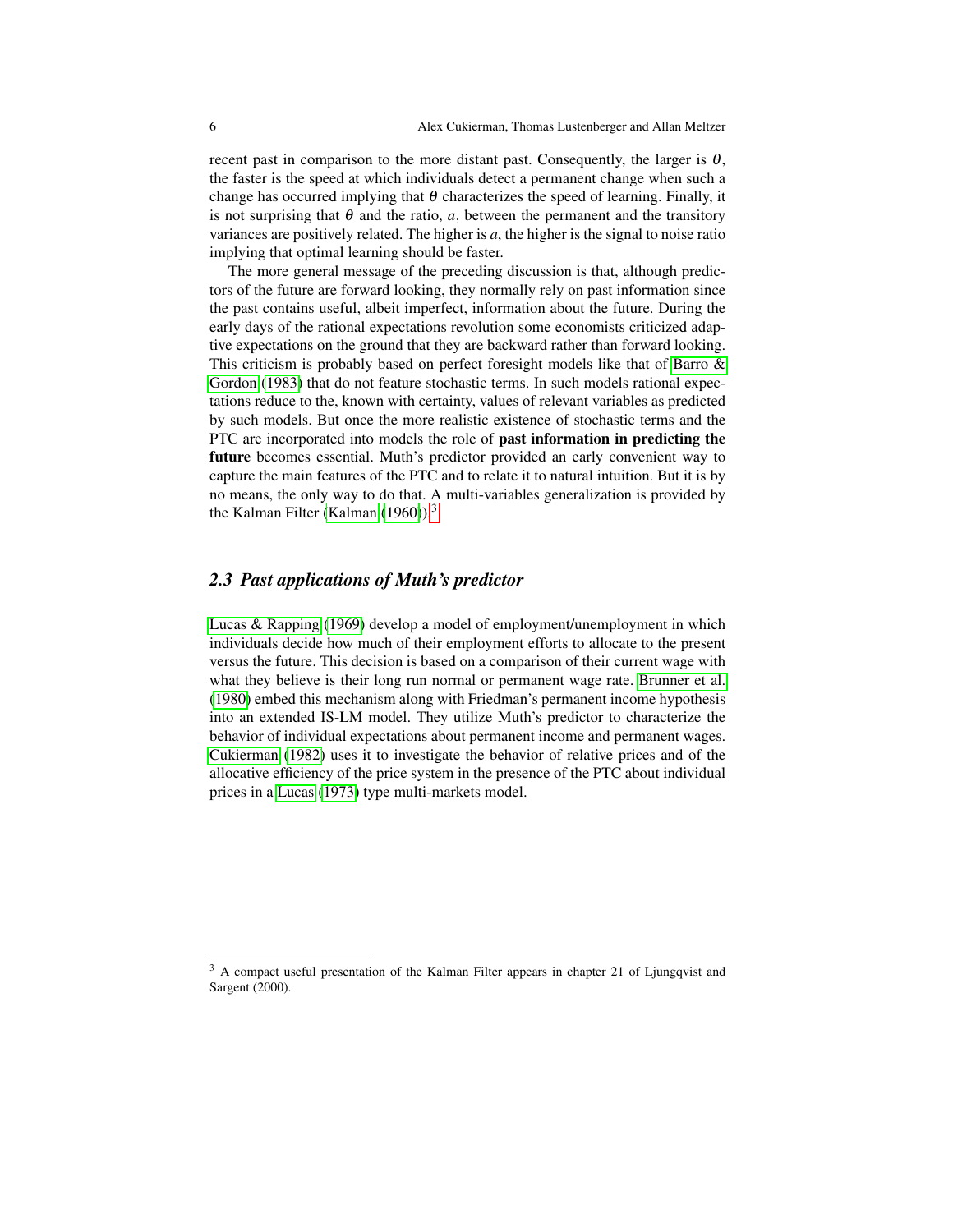### 3 Tests of market efficiency in the treasury bills and foreign exchange markets

To test for the efficiency of short term treasury bill rates as predictors of future inflation [Fama](#page-21-9) [\(1975\)](#page-21-9) relied on Fisher's (1930) theory of interest according to which those rates reflect the sum of the equilibrium real interest rate and the rate of change in the real value of money expected to realize over the life of the bill. The efficient markets or rational expectations hypothesis implies that in a linear regression of the rate of change in the real value of money on a previous market forecast of this change there should be no correlation in the residuals. Sample evidence of serial correlation in the residuals is taken to imply that individuals do not utilize all currently available information in an efficient manner since errors of forecast can be reduced by using the information contained in the persistent deviations of actual values from the forecast values implied by observable market values.

The simplicity of the test and the intuitive appeal of Fama's interpretation led to its application in other asset markets. [Hamburger & Platt](#page-21-10) [\(1975\)](#page-21-10) used current values of forward rates on treasury bills to forecast future spot rates. They found evidence of positive serial correlation in the residuals from some of their regressions and corrected for this "inefficiency" using the first order Cochrane-Orcutt procedure. [Frenkel](#page-21-11) [\(1977,](#page-21-11) [1979\)](#page-21-12) and many others subsequently used very similar procedures to test for the efficiency of forward rates as predictors of future spot exchange rates. [Figlewski & Wachtel](#page-21-13) [\(1981\)](#page-21-13) tested the rationality of individual price expectations by checking whether forecast errors are serially correlated and found those errors to be serially correlated. They concluded that survey respondents did not use all available information and that, consequently, the rational expectations (RE) hypothesis is violated.

# *3.1 Fama (1975) early efficiency test of current interest rates as predictors of future inflation*

[Fama](#page-21-9) [\(1975\)](#page-21-9) tested the efficiency of one month treasury bills (TB) as predictors of the decrease in the real value of money over the remaining life of a bill as follows. The starting point of the test is the theory by [Fisher](#page-21-14) [\(1930\)](#page-21-14) according to which

<span id="page-6-0"></span>
$$
\Delta_{t+1} = -r_t + R_t \tag{5}
$$

<span id="page-6-1"></span>where  $\Delta_{t+1}$ ,  $R_t$  and  $r_t$  are the decrease in the real value of money between month *t* and month  $t + 1$ , the nominal and real rates at time  $t$  respectively and second order terms have been dropped.  $R_t$  is observed on the market at time *t* but  $\Delta_{t+1}$  and  $r_t$  are stochastic variables at that time. The test consists in running the regression

$$
\Delta_{t+1} = \alpha_0 + \alpha_1 R_t + \varepsilon_t \tag{6}
$$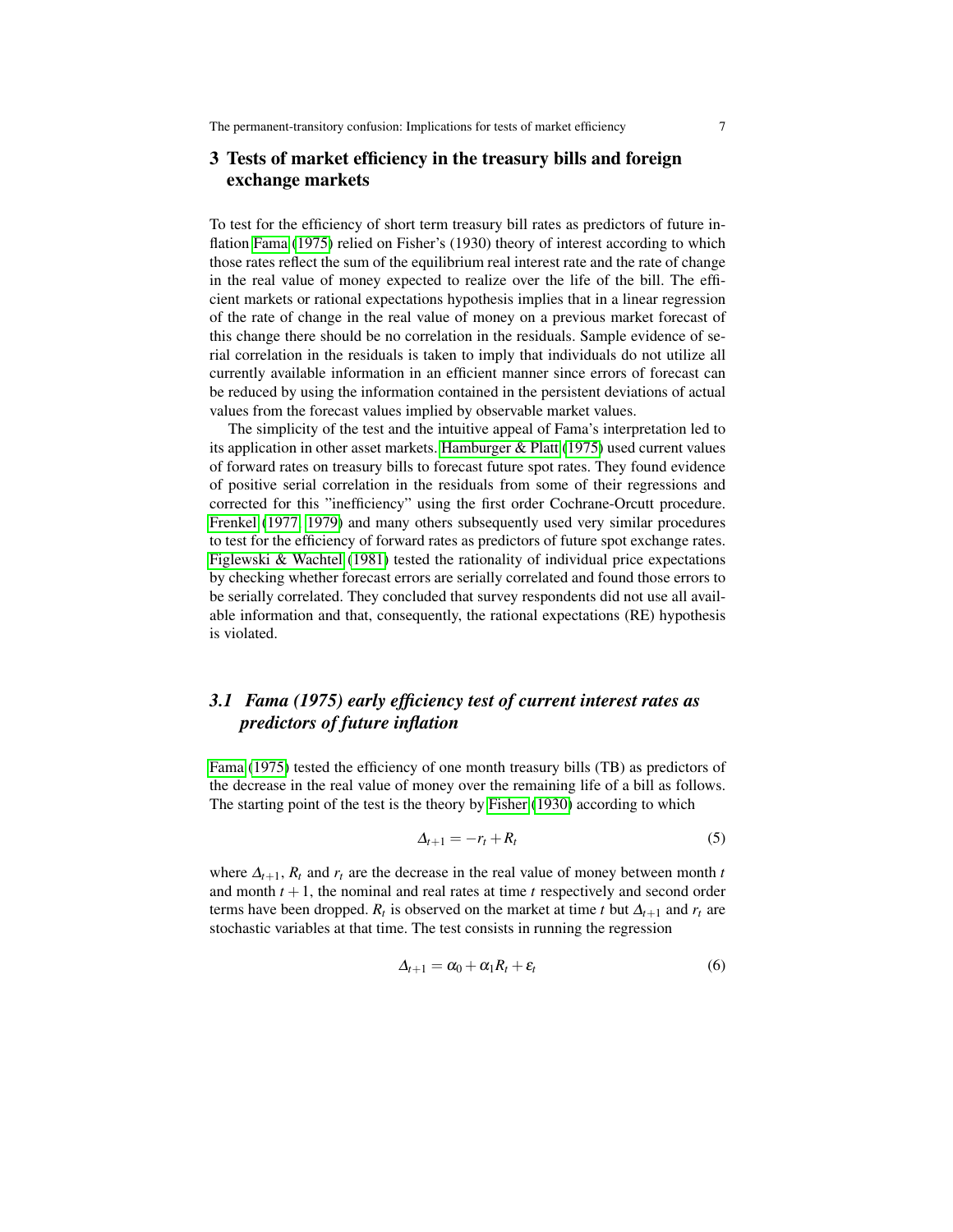Under rational expectations cum risk neutrality and the additional assumption that the real rate is constant the hypothesis that short term nominal rates are efficient predictors of the upcoming monthly inflation reduces to a test of the joint hypothesis that  $\alpha_1 = 1$ ,  $\varepsilon_t = \Delta_{t+1} - E_t \Delta_{t+1}$  is a serially uncorrelated forecast error and  $\alpha_0$  is an estimate of minus the (assumed) constant real rate.<sup>[4](#page-7-0)</sup> Note, in particular, that detection of serial correlation is taken as evidence against market efficiency. In Fama's words (1975, p. 273):

"*Nonzero autocorrelations imply that the market is inefficient; one can improve on the market's assessment of the expected value of* ∆*t*+<sup>1</sup> *by making correct use of information in past values of* ∆*t*".

### *3.2 Efficiency tests of forward premia as predictors of future spot exchange rates*

The forward premium is the difference between the current forward and spot exchange rates. Similarly to the case of nominal rates as predictors of future inflation efficiency tests in the foreign exchange market are based on the notion that current forward market quotations embody expectations about future spot rates. Provided expectations are rational and market participants are risk neutral the forward premium should provide an unbiased estimate of the current market assessment of the change in the spot rate between the future maturity period of the forward rate and the current spot. More precisely, consider the regression of the change in the log of the spot exchange rate on the forward discount (expressed in  $\log$  form)<sup>[5](#page-7-1)</sup>

<span id="page-7-2"></span>
$$
s_{t+1} - s_t = \alpha + \beta(f_t - s_t) + u_{t+1} \tag{7}
$$

Here  $s_t$  is the log of the spot price of foreign currency at time *t*,  $f_t$  is the log of the one-period forward exchange rate at time  $t$ , and  $u_{t+1}$  is the regression disturbance. The general idea is that under risk neutrality and rational (or efficient) expectations the log of the forward rate provides an unbiased forecast of the log of the future spot exchange rate implying that  $u_{t+1}$  is a serially uncorrelated forecast error with zero mean. Translated into statistical hypothesis testing this implies the commonly tested null hypothesis that  $\alpha = 0$ ,  $\beta = 1$  and  $u_{t+1}$  has mean zero and is serially un-

$$
s_{t+k} - s_t = \alpha + \beta (f_{t+k} - s_t) + u_{t+k}.
$$

<span id="page-7-0"></span><sup>4</sup> Fama and others subsequently extended the test to fluctuating real rates. The central point of the next section applies to those extensions as well.

<span id="page-7-1"></span><sup>&</sup>lt;sup>5</sup> For simplicity of exposition we focus in the text on the one period ahead forward premium as a predictor of the change in the exchange rate between the current and the next period. However all the discussion that follows in the text also applies to the *k* periods ahead forward premium. In this case equation [\(5\)](#page-6-0) is simply replaced by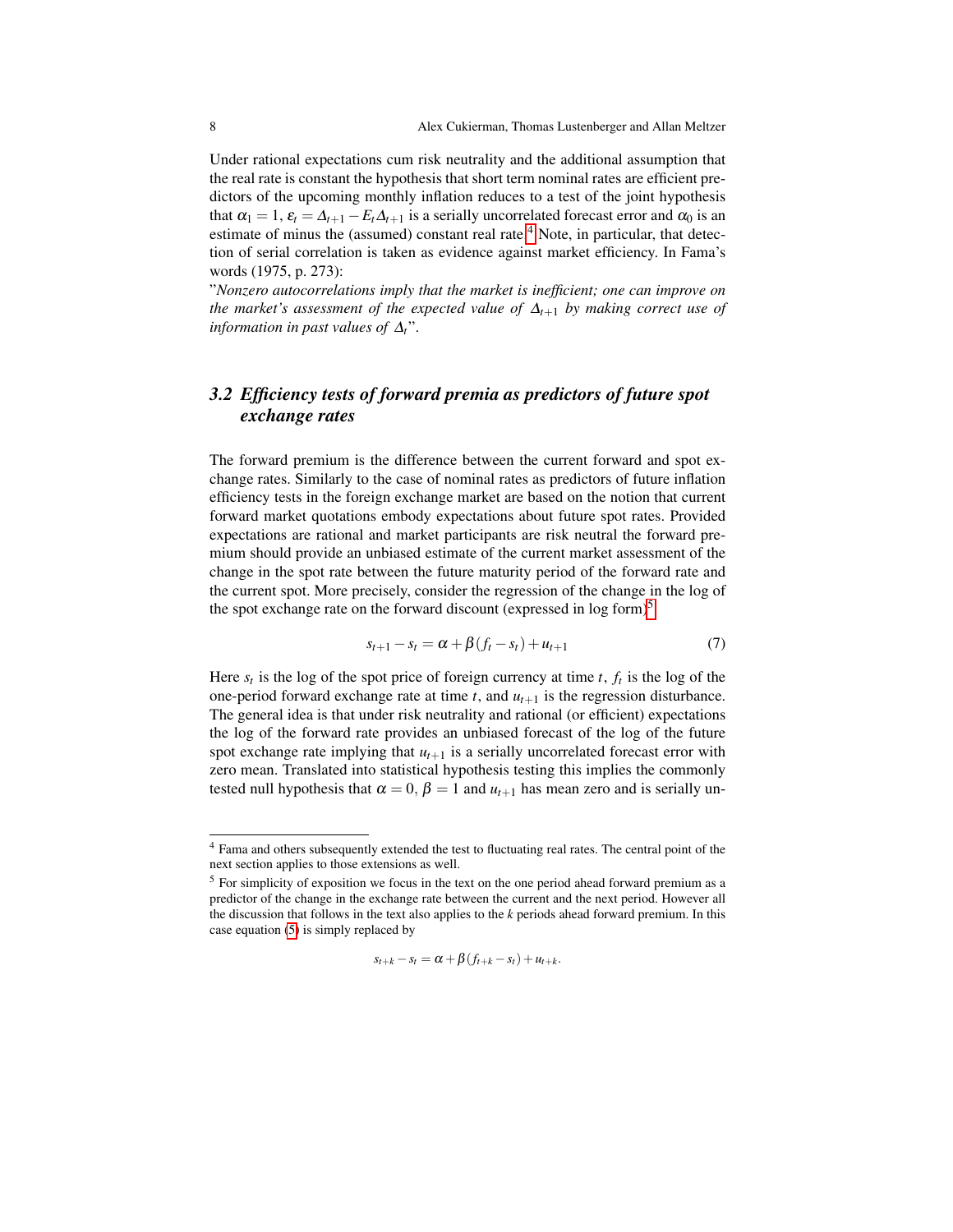correlated.[6](#page-8-0) The intuition underlying the null hypothesis is that under risk neutrality and rational expectations the forward premium should equal the expected value as of period *t* of the spot rate in period  $t + 1$  implying that  $\alpha$  should equal zero and that β should be equal to one.<sup>[7](#page-8-1)</sup> Rational or efficient expectations also imply that  $u_{t+1}$ should have a zero mean and be serially uncorrelated since the contrary would imply that individuals do not efficiently utilize all the information available in period *t* violating the assumption of rational expectations.

#### *3.3 A more general reformulation of market efficiency tests*

The common feature in efficiency tests of short rates as predictors of inflation and of forward rates as predictors of the future rates is that, in both cases, currently observed market variables contain information about current expectations of future variables. This idea is captured more precisely by the following formalization

$$
x_t = c_0 + cy_t^e \tag{8}
$$

<span id="page-8-2"></span>where  $x_t$  is a market variable observed at time  $t$  and  $c_0$ ,  $c$  are constant coefficients that depend on the particular model under consideration. Solving for  $y_t^e$  in terms of *xt*

<span id="page-8-3"></span>
$$
y_t^e = -\frac{c_0}{c} + \frac{1}{c}x_t.
$$
 (9)

Consider the identity

$$
y_{t+1} = y_t^e + (y_{t+1} - y_t^e). \tag{10}
$$

Replacing the first  $y_t^e$  on the right hand side of this identity by equation [\(9\)](#page-8-2)

$$
y_{t+1} = -\frac{c_0}{c} + \frac{1}{c}x_t + (y_{t+1} - y_t^e)
$$
 (11)

we obtain a general formulation that subsumes the efficiency tests of the two preceding subsections as particular cases. It states that the realization of  $y_{t+1}$  is a linear function of period's *t* observed market variable,  $x_t$ , plus a forecast error,  $y_{t+1} - y_t^e$ . Efficiency of this more general model can be tested by running the regression

$$
y_{t+1} = \beta_0 + \beta x_t + u_{t+1}
$$
 (12)

<span id="page-8-0"></span><sup>6</sup> This equation is the canonical regression used in the voluminous literature on the forward premium puzzle. See [Chinn](#page-20-4) [\(2009\)](#page-20-4), equation (2) and the adjoining discussion. Early formulations of the test were done in levels rather than in actual and expected rates of change [\(Frenkel](#page-21-11) [\(1977\)](#page-21-11) and [Frenkel](#page-21-12) [\(1979\)](#page-21-12)).

<span id="page-8-1"></span><sup>7</sup> Subsequent literature such as [Fama](#page-21-15) [\(1984\)](#page-21-15) recognized the potential existence of risk aversion by introducing a risk premium into regression [\(7\)](#page-7-2). A survey of this literature appears in [Engel](#page-21-16) [\(1996\)](#page-21-16). The central point of the next section applies also to formulations of equation [\(7\)](#page-7-2) that incorporate a premium.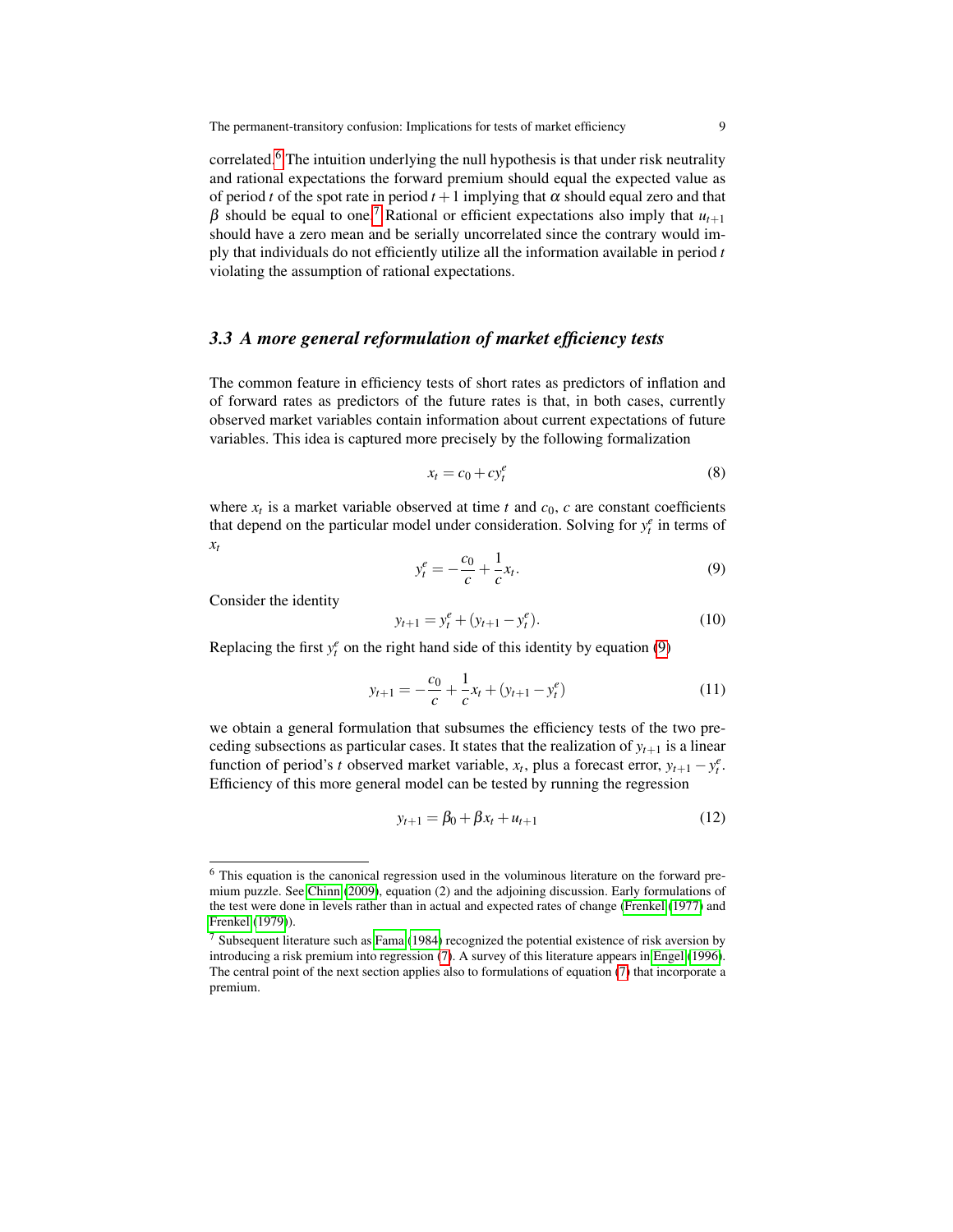and by testing the restrictions on  $\beta_0$ ,  $\beta$  and  $u_{t+1}$  implied by market efficiency for each of the models subsumed under the general formulation in equation [\(11\)](#page-8-3).

When  $y_{t+1} = \Delta_{t+1}$ ,  $x_t = R_t$  and  $c = 1$  equation [\(11\)](#page-8-3) reduces to the regression used by Fama to test the efficiency of current rates in predicting future inflation (compared to equation  $(6)$ ).<sup>[8](#page-9-0)</sup>

When  $y_{t+1} = s_{t+1}$ ,  $x_t = f_t$ ,  $c_0 = 0$  and  $c = 1$  equation [\(11\)](#page-8-3) reduces to the canonical regression used to test the efficiency of the forward premium in predicting future spot exchange rates (compare to equation [\(7\)](#page-7-2)).

### 4 The impact of occasionally large permanent shocks on the serial correlation in forecast errors: The case of finite samples

Using [Muth](#page-21-1) [\(1960\)](#page-21-1) type optimal adaptive expectations this section shows that in finite samples that are occasionally subject to the realization of relatively large permanent shocks, estimated forecast errors will be serially correlated even when expectations are rational and markets are efficient. The wider implication of this result is that detection of such serial correlation does not necessarily indicate that markets are inefficient. To demonstrate this statement we focus on the general formulation of tests of market efficiency (equation [\(11\)](#page-8-3)) in the presence of Muth's specification of the PTC (equation [\(3\)](#page-4-2)). Equation [\(2\)](#page-3-1) along with the optimality of those expectations implies

$$
y_t^e = E_t y_{t+1} = \sum_{i=0}^{\infty} \theta (1 - \theta)^i y_{t-i}.
$$
 (13)

<span id="page-9-3"></span>Period's  $t + 1$  forecast error is given by

<span id="page-9-4"></span>
$$
u_{t+1} = y_{t+1} - \sum_{i=0}^{\infty} \theta (1 - \theta)^i y_{t-i}.
$$
 (14)

Following simple but tedious algebraic manipulations the forecast error can be rewritten<sup>[9](#page-9-1)</sup>

<span id="page-9-2"></span>
$$
u_{t+1} = \underbrace{y_{t+1}^q - \sum_{i=0}^{\infty} \theta (1-\theta)^i y_{t-i}^q}_{=Q_{t+1} + P_{t+1}} + \underbrace{\sum_{i=0}^{\infty} (1-\theta)^i \Delta y_{t+1-i}^p}_{=0}
$$
\n
$$
= Q_{t+1} + P_{t+1}
$$
\n(15)

The first two terms on the right hand side of this expression summarize the impact of period's*t* +1 transitory component and of all past transitory components on period's  $t+1$  forecast error. The last term summarizes the impact of all past innovations to

<span id="page-9-0"></span><sup>&</sup>lt;sup>8</sup> As was the case before the estimate of  $\beta_0 = c_0$ , provides an estimate of minus the (assumed) constant real rate of interest.

<span id="page-9-1"></span><sup>9</sup> Details appear in subsection 1 of the Appendix.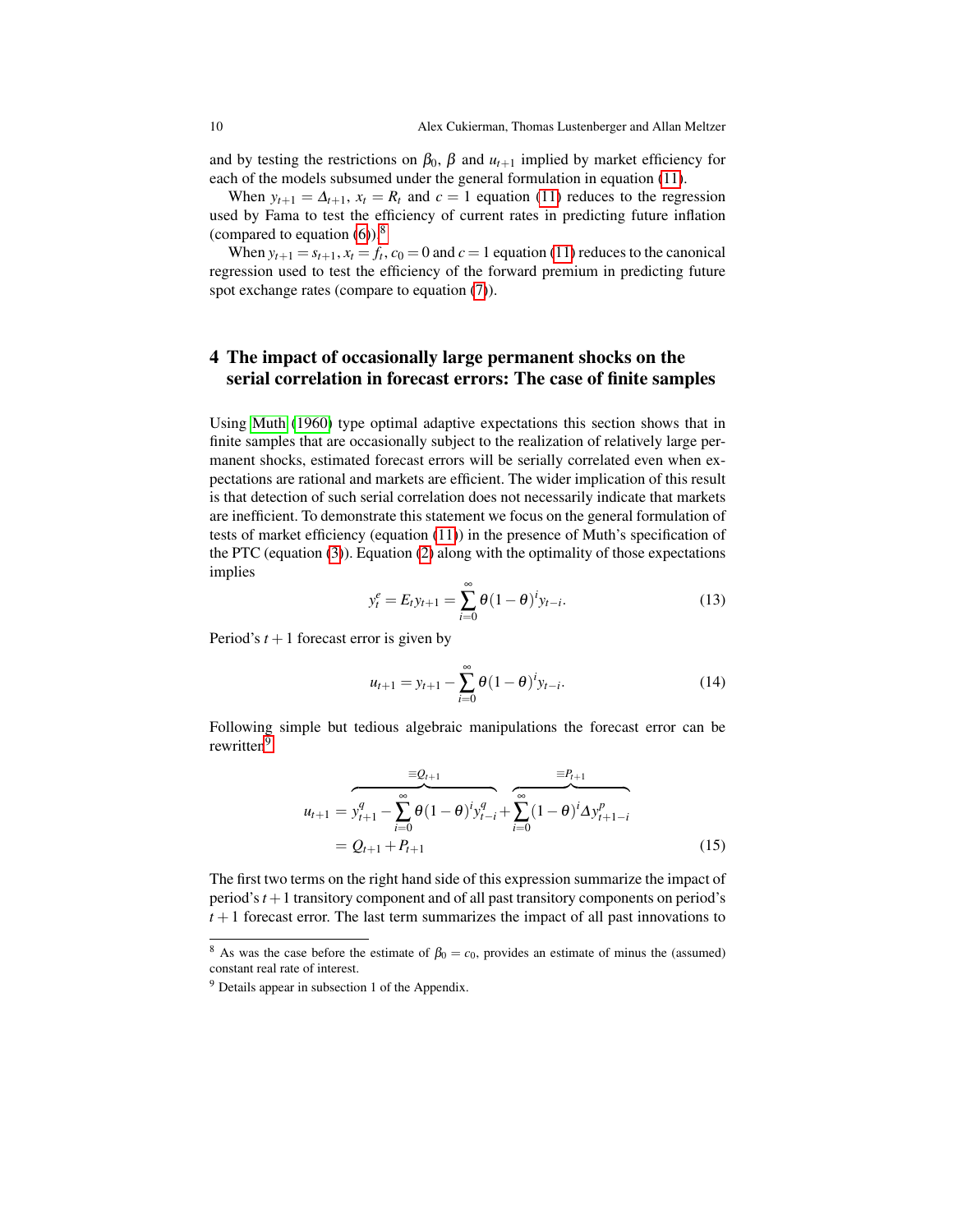the permanent component up to and including period  $t + 1$  on this forecast error. An immediate consequence of equation [\(15\)](#page-9-2) is that the current forecast error depends on all the past history of shocks to both the permanent and the transitory components of *y*. Since individuals never observe (not even ex post) the permanent and transitory components of *y* separately this should not come as a surprise.

Since the transitory shocks and the innovations to the permanent shocks have zero expected value and are serially and mutually independent

$$
Cov(u_{t+1}.u_t) = Eu_{t+1}.u_t = EQ_{t+1}Q_t + EP_{t+1}P_t
$$
\n(16)

<span id="page-10-3"></span>and

$$
Var(u_{t+1}) = E\left\{Q_{t+1} + P_{t+1}\right\}^2 = E\left\{Q_{t+1}\right\}^2 + E\left\{P_{t+1}\right\}^2\tag{17}
$$

where

<span id="page-10-1"></span>
$$
Q_{t+1} \equiv y_{t+1}^q - \sum_{i=0}^{\infty} \theta (1 - \theta)^i y_{t-i}^q \text{ and } P_{t+1} \equiv \sum_{i=0}^{\infty} (1 - \theta)^i \Delta y_{t+1-i}^p. \tag{18}
$$

It is shown in subsection 2 of the Appendix that, in spite of the infinite series of overlapping terms between  $u_{t+1}$  and  $u_t$ , the first order covariance between those forecast errors in the population is zero.<sup>[10](#page-10-0)</sup> But, when a relatively large permanent innovation occurs in a finite sample the covariance between adjacent forecast errors may be positive for a sufficiently long time to produce evidence in favor of first order serial correlation in spite of the fact that the predictor in equation [\(13\)](#page-9-3) is optimal.

The reason is that the public is unable to fully identify permanent changes even after the fact. They learn gradually, but optimally, according to equation [\(13\)](#page-9-3), by observing that *y* maintains a value that is greater (or lower) than expected for some time. If the learning parameter,  $\theta$ , is sufficiently low econometricians that implement market efficiency tests may find evidence of serially correlated forecast errors in finite samples that are dominated by the realization of a large permanent shock.

To show that expost forecast errors appear to be serially correlated under the circumstances just described we focus on the coefficient of correlation between adjacent forecast errors following the realization in period *t* of a relatively large permanent innovation,  $\Delta y_t^p$ . In order to focus on the impact of a large permanent shock in comparison to the normal variabilities of both shocks we assume that all the other realizations of the transitory and permanent innovations are equal to their repective standard deviations. The formula for this conditional (on a large  $\Delta y_t^p$ ) coefficient of correlation is

<span id="page-10-2"></span>
$$
\rho_j(\Delta y_t^p) \equiv \frac{E\left\{u_{t+j+1}u_{t+j} \mid \Delta y_t^p\right\}}{\sqrt{E(u_{t+j+1})^2 E(u_{t+j})^2}} \ j \ge 0 \tag{19}
$$

where the symbol  $E$  stands for the expected value over the distributions of both the permanent and transitory shocks. It is shown in subsection 3 of the Appendix that this coefficient is given by

<span id="page-10-0"></span> $10$  It is likely that this is the case also for higher order covariances between forecast errors.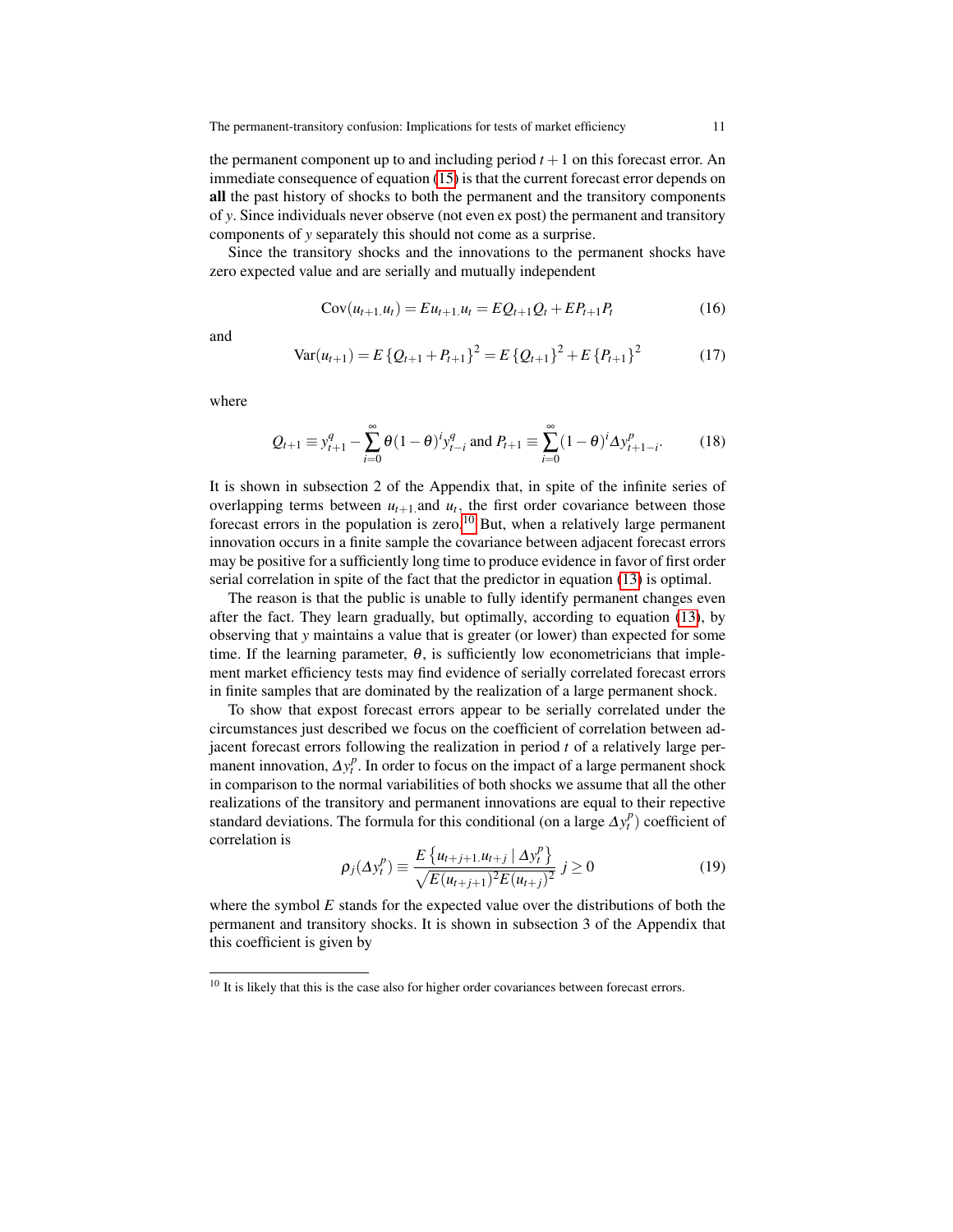12 Alex Cukierman, Thomas Lustenberger and Allan Meltzer

$$
\rho_j(\Delta y_t^p) = (1 - \theta)^{2(j+1)} \left[ \frac{(\Delta y_t^p)^2}{\sigma_q^2} - \frac{\sigma_p^2}{\sigma_q^2} \right]
$$
 (20)

Note that, when the squared ratio of period's *t* permanent shock to the transitory variance is identical to the signal to noise ratio,  $\frac{\sigma_p^2}{\sigma_q^2}$ ,  $\rho_j(\Delta y_t^p)$  is zero. This provides a "normal" benchmark value for  $\rho_j(\Delta y_t^p)$ . But, following a large realization of this squared ratio in comparison to the signal to noise ratio  $\rho_j(\Delta y_t^p)$  is positive.<sup>[11](#page-11-0)</sup> Due to gradual learning it is largest in the period immediately following the realization of the large permanent shock. It then gradually declines to zero as the impact of the shock on current expectations fades into the past. When the learning parameter, θ, is relatively low (or equivalently  $\frac{\sigma_p^2}{\sigma_q^2}$  is low) this positive sample correlation may persist for quite a while before it finally converges to its normal zero value. On the other hand the likelihood that a relatively large value of the permanent shock occurs is lower when  $\frac{\sigma_p^2}{\sigma_q^2}$  is low.

The upshot is that, although the probability of a large realization of  $\Delta y_i^p$  is low when  $\frac{\sigma_p^2}{\sigma^2}$  is low, if such a low probability event does occur, it induces in finite samwhen  $\frac{\sigma_q^2}{\sigma_q^2}$  is low, it such a low probability event does occur, it induces in linke samples persistent measured serial correlation in forecast errors. [Figure 1](#page-12-0) illustrates the behavior of  $\rho_j(\Delta y_t^p)$  for  $\frac{(\Delta y_t^p)^2}{\sigma^2}$  $\frac{(y_i^2)^2}{\sigma_q^2} = 3$  and  $\theta = 0.01$ . The figure shows that following the realization of this large permanent shock the covariance between forecast errors is larger than the variance of those errors  $(\rho_j(\Delta y_t^p)) > 1$  for over 50 periods after the realization of this shock in spite of the rationality of expectations. On the other hand once the speed of learning rises above 0.2 most of this persistence vanishes given the same value of  $\frac{(\Delta y_t^p)^2}{\sigma^2}$  $\frac{(y_t^i)}{\sigma_q^2}$ .

The more general lesson from this exercise is that in tests of efficiency of the treasury bill market, the failure to reject serial correlation can be miss-leading if applied to samples taken shortly after violent changes in the purchasing power of money. Similarly, the serial correlation test may yield wrong conclusions about the efficiency of the foreign exchange market if applied during or shortly after large permanent changes in the exchange rate. Interestingly, [Frankel & Poonawala](#page-21-17) [\(2006\)](#page-21-17), Table II, reject the null hypothesis of no serial correlation in forecast errors at the 5% significance level for India, Indonesia and Turkey. Our analysis implies that this finding does not necessarily imply that foreign exchange markets in those countries are inefficient.

<span id="page-11-0"></span><sup>&</sup>lt;sup>11</sup> Note that, since it depends on a particular realization of the innovation to the permanent component,  $\rho_j(\Delta y_t^p)$  is not necessarily smaller than one.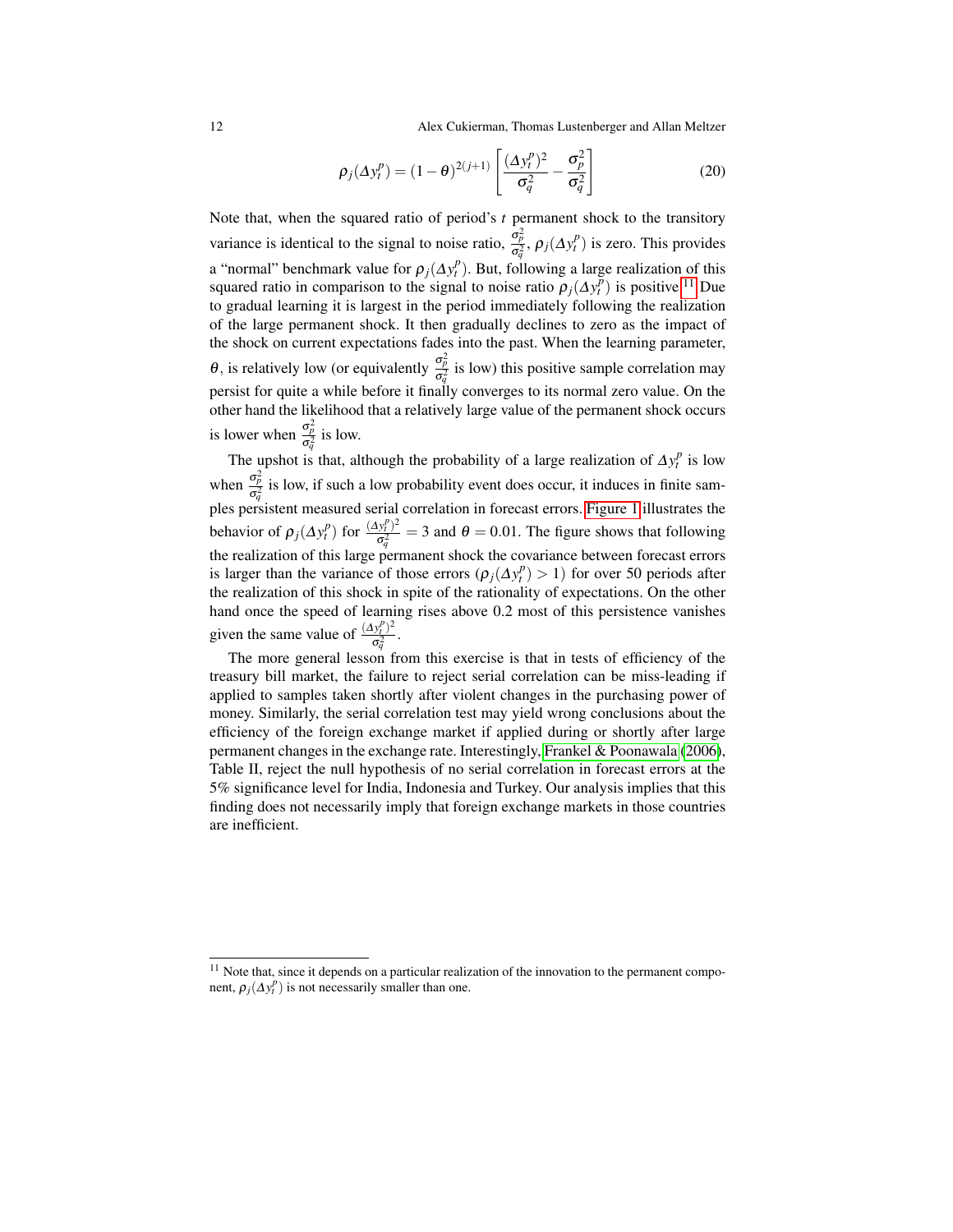

<span id="page-12-0"></span>Fig. 1 Conditional coefficient of correlation

# 5 Turbulent times: The behavior of expected inflation during disinflation

Since about the mid nineties the Bank of Israel has been deriving estimates of expected inflation from the difference between the yields to maturity on indexed and non indexed government bonds. Due to the absence of long term nominal bonds at the start of the period those estimates, also known as breakeven inflationary expectations, were initially limited to forecast horizons of one year. But, as inflation subsided at the beginning of the twenty first century the Israeli treasury issued nominal bonds with longer maturities making it possible to derive longer term inflationary expectations from the bond market up to a horizon of ten years.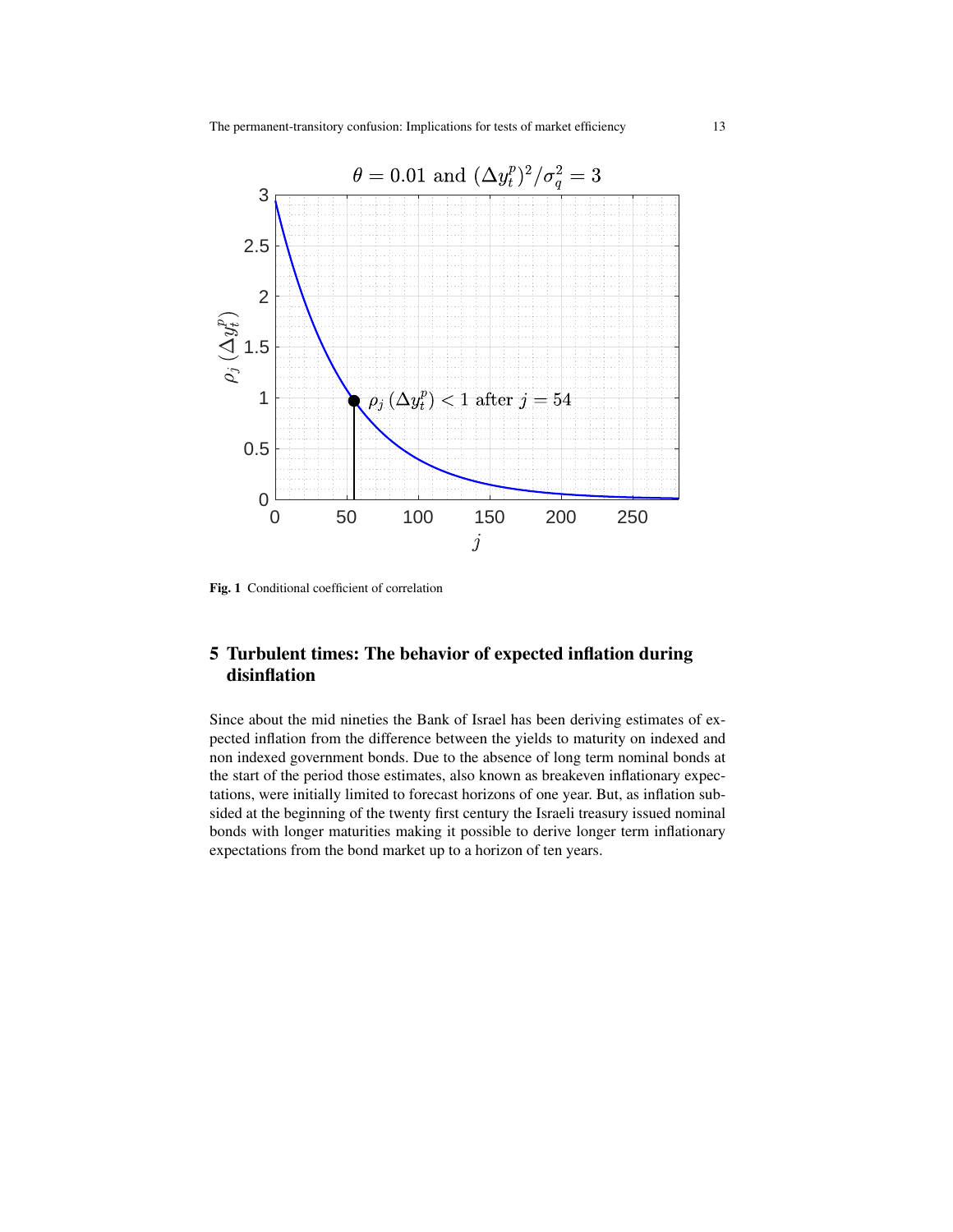### *5.1 An empirical application to the Israeli 1985 cold turkey stabilization*

A"cold turkey" or"shock" stabilization refers to a situation in which high inflation is stabilized very aggressively within a short period of time. Following seven years with yearly rates of inflation of 100 percent or more and several failed attempts to stabilize inflation Israel finally managed to stabilize it in July 1985 bringing the rate of inflation down from about 400 percent to almost zero within a couple of months. This dramatic drop was achieved through the simultaneous deployment of conventional measures like restrictive fiscal and monetary policies as well as less conventional measures such as temporary controls on prices, wages and the exchange rate.<sup>[12](#page-13-0)</sup>

It can be concluded with the benefit of hindsight that the 1985 cold turkey stabilization produced a large permanent drop in the rate of inflation. However, at the time of the stabilization, there was substantial uncertainty about the extent to which this dramatic drop will persist. This uncertainty was induced by wide gyrations in inflation and several failed attempts to stabilize prior to the 1985 successful stabilization. It is therefore instructive to examine the behavior of inflationary expectations before and after the 1985 stabilization.

Although capital market inflationary expectations were not calculated on a systematic basis prior to the mid-nineties, they were occasionally estimated also prior to that time. In particular Table 2.2 in [Cukierman](#page-20-5) [\(1988\)](#page-20-5) provides average monthly breakeven expected inflation over a three month horizon along with average monthly inflation over the same horizon between January 1984 and October 1986. [Figure 2](#page-14-0) plots actual and previously expected average inflation at monthly rates for this period.

Perusal of the figure suggests that breakeven inflationary expectations lagged behind changes in the actual rate of inflation. It is likely, therefore, that this gradual adjustment of expectations indicates that expectations are adaptive and that Muth's model of the PTC may provide a reasonable approximation to the behavior of actual inflation and of breakeven expectations during the time period displayed in the figure. To examine this possibility the next subsection utilizes the data on actual and expected inflation underlying [Figure 2](#page-14-0) to estimate the learning parameter,  $\theta$ , and the variances,  $\sigma_p^2$  and  $\sigma_q^2$  of the permanent and transitory shocks to the components of inflation over this period.

### *5.2 Estimation of the learning parameter during the 1985 stabilization*

Since observations on breakeven expectations are available the parameter  $\theta$  that fits the data best can be estimated from equation [\(1\)](#page-3-0) where  $y_t$  and  $y_t^e$  stand now for actual

<span id="page-13-0"></span><sup>&</sup>lt;sup>12</sup> A detailed description of the 1985 stabilization appears in [Bruno & Piterman](#page-20-6) [\(1988\)](#page-20-6).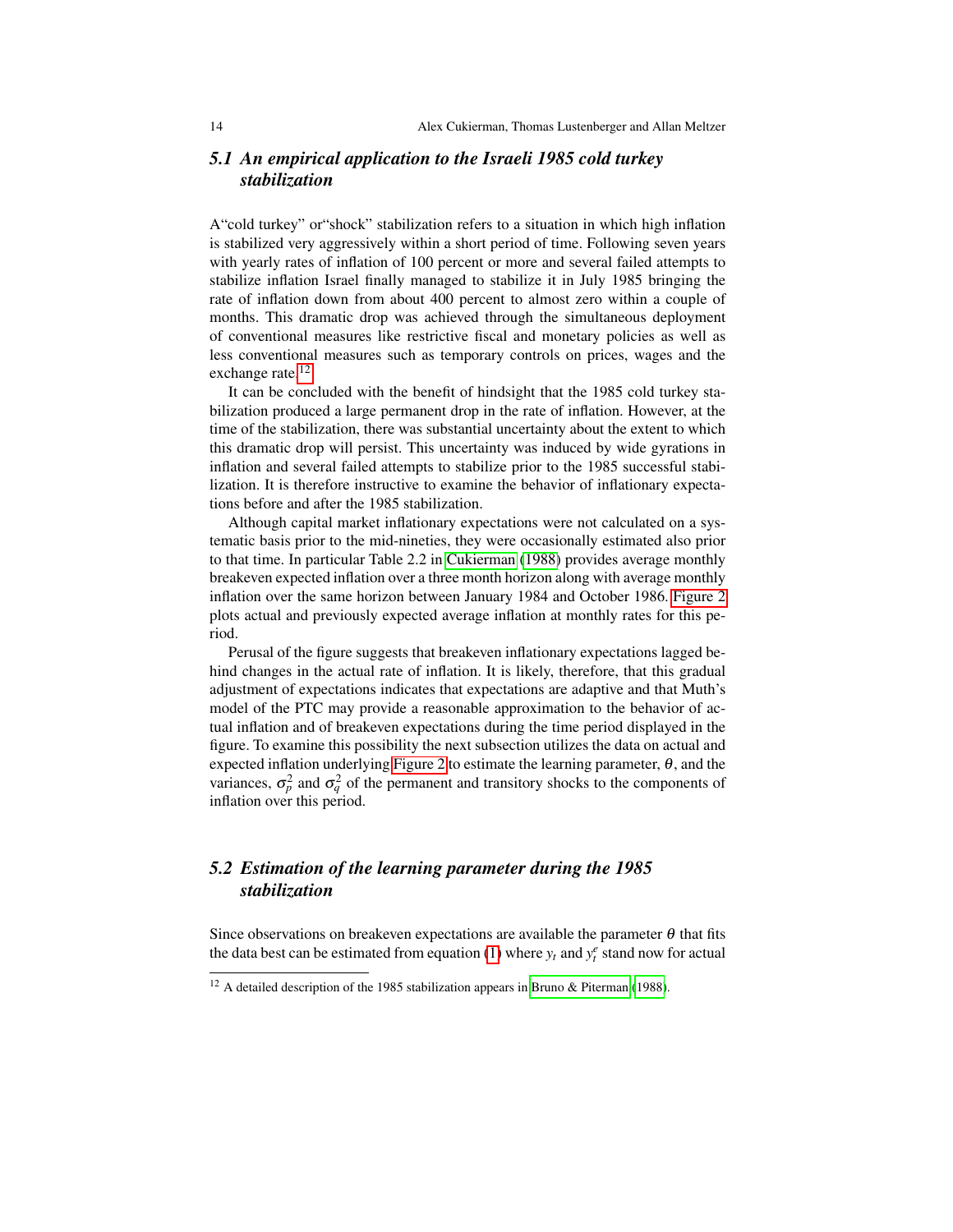

<span id="page-14-0"></span>Fig. 2 Expected three months ahead and actual inflation from January 1984 to October 1986

and expected inflation. Estimation of  $\sigma_p^2$  and of  $\sigma_q^2$  requires the prior estimation of the variance of the first difference of actual inflation. Taking the first difference of  $y_t$  from equation [\(3\)](#page-4-2)

<span id="page-14-1"></span>
$$
\Delta y_t = \Delta y_t^p + y_t^q - y_{t-1}^q. \tag{21}
$$

Equations [\(3\)](#page-4-2) and [\(21\)](#page-14-1) imply that the variance,  $\sigma_{\Delta y}^2$ , of  $\Delta y_t$  is

<span id="page-14-2"></span>
$$
\sigma_{\Delta y}^2 = \sigma_p^2 + 2\sigma_q^2. \tag{22}
$$

 $\sigma_{\Delta y}^2$  is estimated by taking first differences of  $y_t$  and by calculating the variance of those differences over the sample period. It is shown in subsection 4 of the Appendix that equation [\(4\)](#page-4-3) is equivalent to

<span id="page-14-3"></span>
$$
a \equiv \frac{\sigma_p^2}{\sigma_q^2} = \frac{\theta^2}{1 - \theta}.
$$
 (23)

Finally, given the estimates of  $\theta$  and of  $\sigma_{\Delta y}^2$  equations [\(22\)](#page-14-2) and [\(23\)](#page-14-3) are used to obtain estimates of  $\sigma_p^2$  and of  $\sigma_q^2$ . The estimated values are  $\theta = 0.32$ ,  $\sigma_p^2 = 0.49$ ,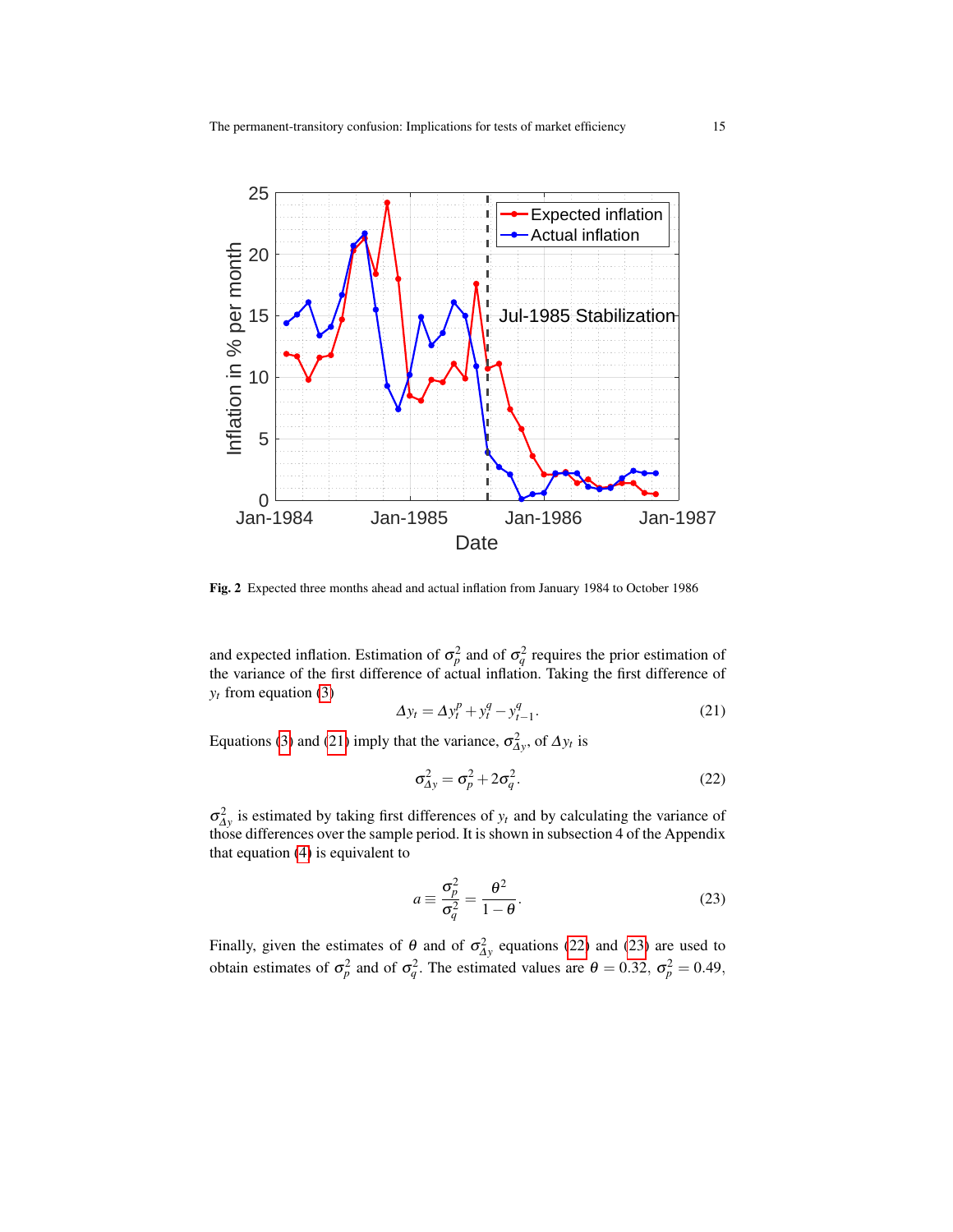$\sigma_q^2 = 3.34$  implying that the signal to noise ratio,  $a = \frac{\sigma_p^2}{\sigma_q^2}$ , is 0.14. Given the estimate of the learning parameter,  $\theta$ , simulated values of the breakeven expectations are calculated by using expected inflation and actual figures in equation [\(1\)](#page-3-0).

[Figure 3](#page-15-0) shows simulated values of the three months ahead capital market expectations along with the actual values of those expectations. It is apparent from the figure that Muth's stochastic structure with  $\theta = 0.32$  performs quite well in tracking actual values of those expectations particularly following the July 1985 stabilization. This conclusion is also backed by the finding that the ratio between the sum of squared deviations of simulated from actual values of expectations and the variance of actual expectations is only 0.15. This evidence supports the conclusion that the stochastic structure postulated in [Muth](#page-21-1) [\(1960\)](#page-21-1) fits the data around the 1985 stabilization of inflation reasonably well. More precisely it implies that inflation during the 1984-1986 period can be characterized as the sum of a random walk and of a white noise (equation [\(3\)](#page-4-2)).



<span id="page-15-0"></span>Fig. 3 Actual and simulated three months ahead inflation expectations from January 1984 to October 1986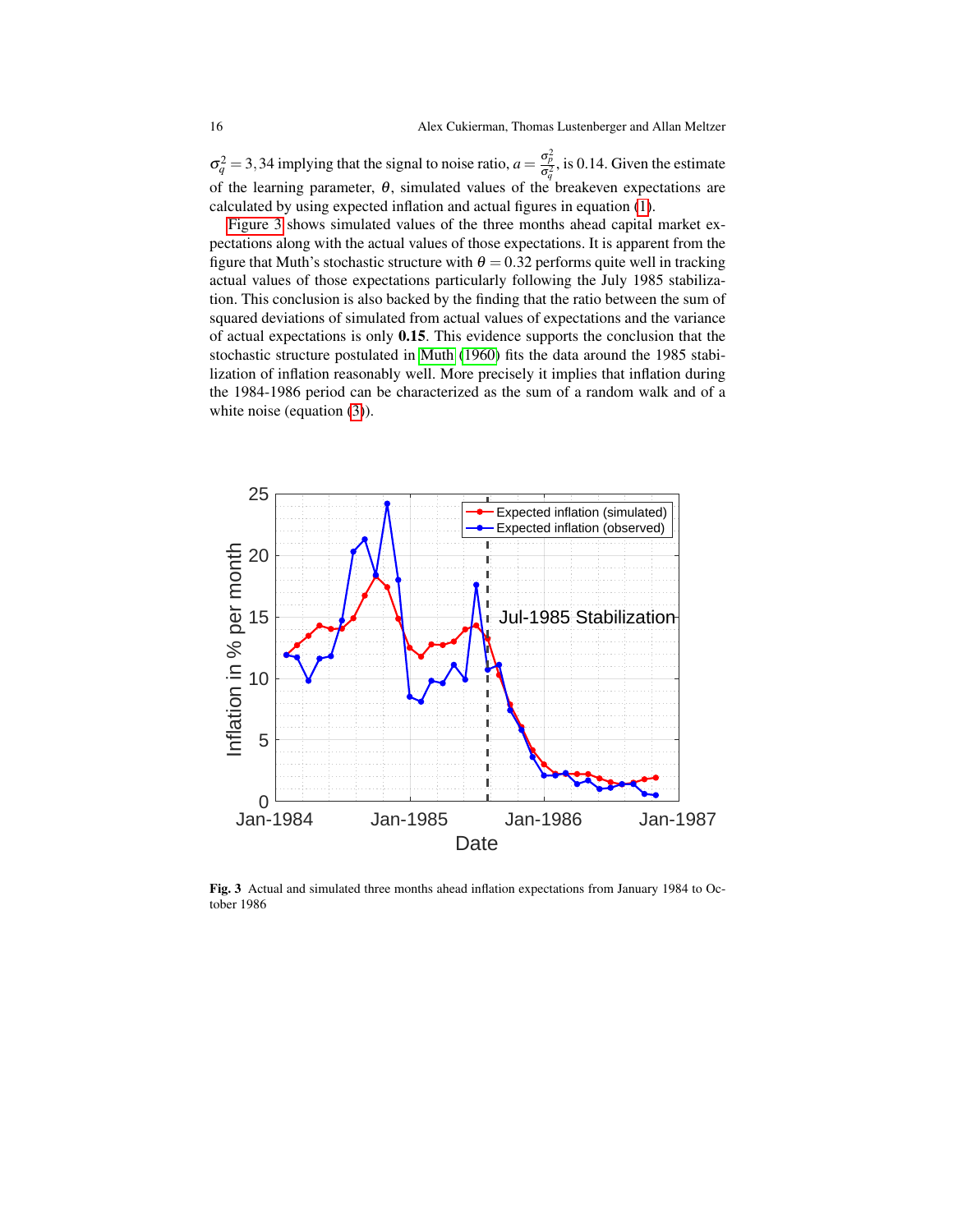### 6 The performance of adaptive expectations during tranquil times: Israel 2003-2018

Although the July 1985 stabilization permanently reduced inflation below 20 percent per year inflation converged to the vicinity of the 2 percent international standard only at the beginning of the twenty first century. An, initially informal, inflation target regime was inaugurated in the mid nineties. The target was first used as an instrument for reduction of expectations without excessive decreases in economic activity and was gradually decreased from year to year when the previous year's target was attained. It finally converged to a long run fixed inflation target of 2 percent central target with an allowable band between 1 and 3 percent at the beginning of 2003. From that point and on actual inflation remained most of the time within this target range.<sup>[13](#page-16-0)</sup>

The main objective of this section is to examine empirically the ability of Muth's adaptive expectations model to provide a characterization of capital market expectations and to estimate the speed of learning,  $\theta$ , during the 2003-2018 tranquil period. During this period 10 as well as one year ahead capital market inflationary expectations are available. [Figure 4](#page-17-0) shows actual and long term expected capital market expectations along with the fixed inflation target for this period.

### *6.1 Estimation of the learning parameter during the tranquil 2003-2018 period*

The discussion in the section focusses on 10 years ahead expectations but results for a one year horizon are briefly reported as well. The methodology for estimation of the parameters  $\theta$ ,  $\sigma_p^2$ ,  $\sigma_q^2$  and *a* is similar to the estimation of those parameters in the turbulent period discussed in the previous section except for the fact that during the eighties there was no inflation target. To take into consideration the existence of a pre-announced fixed long term target,  $\delta$ , during the tranquil period the actual rate of inflation (denoted now  $\pi$ ) is respecified as

<span id="page-16-1"></span>
$$
\pi_t = \delta + y_t = \delta + y_t^p + y_t^q
$$
  
\n
$$
\pi_t^e = \delta + y_t^e
$$
\n(24)

where the stochastic properties of  $y_t$  and of its constituent components are given in equation [\(3\)](#page-4-2). That is, actual inflation is equal to a full certainty known in advance permanent target plus a stochastic deviation, *y<sup>t</sup>* , that possesses the stochastic properties postulated by Muth to describe the PTC. Consequently the optimal forecast of  $\pi_i^e$  is given by the second line in equation [\(24\)](#page-16-1). Rearranging equations (24)

<span id="page-16-0"></span><sup>&</sup>lt;sup>13</sup> A detailed description of the convergence process appear and other details appear in [Cukierman](#page-20-7) [& Melnick](#page-20-7) [\(2015\)](#page-20-7).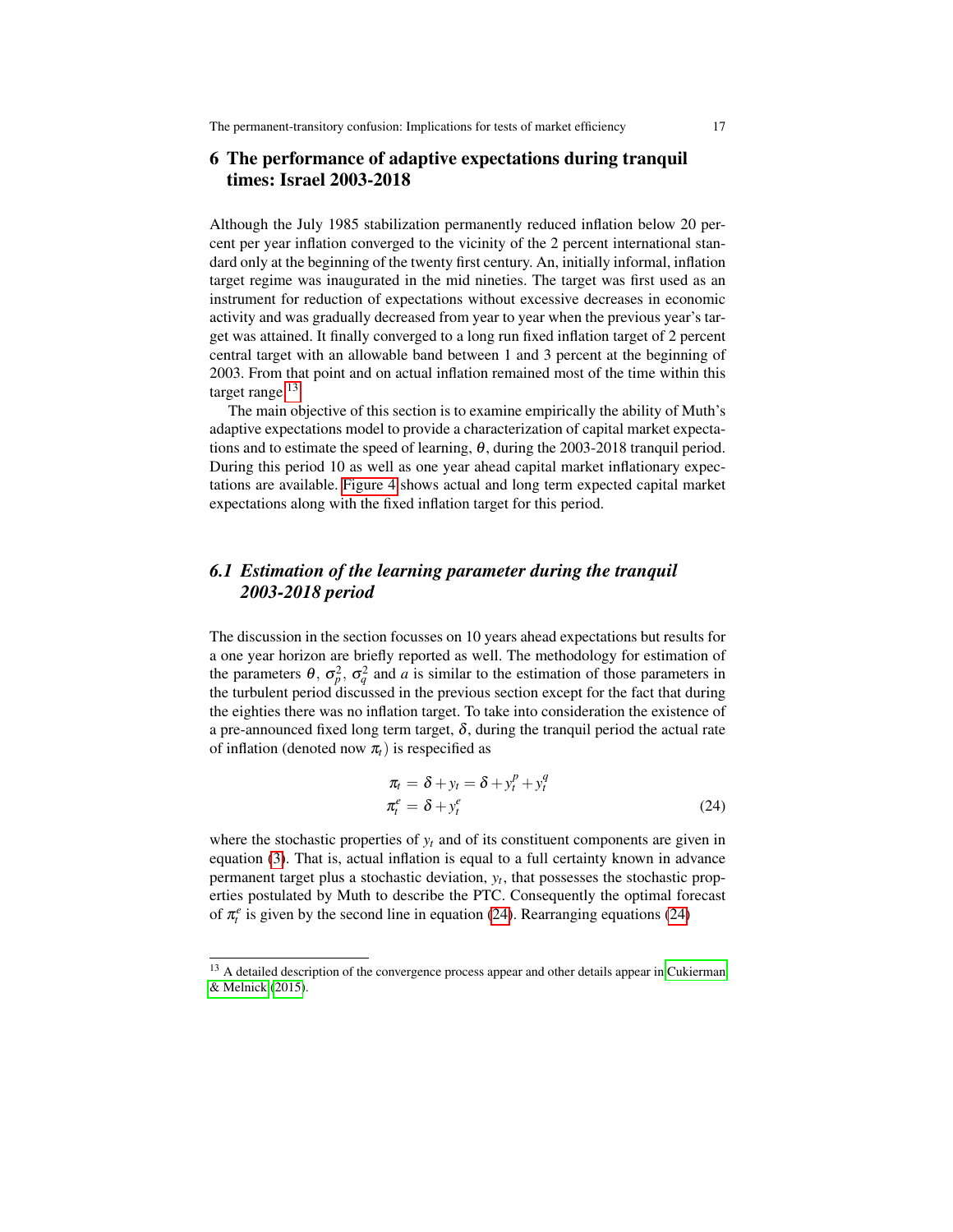

<span id="page-17-0"></span>Fig. 4 Expected ten years ahead and actual inflation from from January 2003 to February 2018

<span id="page-17-1"></span>
$$
y_t = \pi_t - \delta
$$
  

$$
y_t^e = \pi_t^e - \delta.
$$
 (25)

Since  $y_t$  has the same stochastic properties as in the previous section the parameters  $\theta$ ,  $\sigma_p^2$ ,  $\sigma_q^2$  and *a* can be estimated by applying the procedure from that section to  $\pi_i^e - \delta$ . It is shown in subsection 5 of the Appendix that the estimates of  $\theta$  and of  $\sigma_{\Delta y}^2$  obtained by using  $y_t$  and  $y_t^e$  are identical to the estimates using the original actual and expected inflation figures  $\pi_t$  and  $\pi_t^e$ . Hence the procedure used in the previous section for estimation purposes can be applied directly to the expected inflation figures before the transformations in equations [\(25\)](#page-17-1).

The estimated values are  $\theta = 0.01$ ,  $\sigma_p^2 = 0.00002$ ,  $\sigma_q^2 = 0.13$  implying that the signal to noise ratio,  $a = \frac{\sigma_p^2}{\sigma_q^2}$ , is 0.0001. In sharp contrast to the turbulent 1985 high inflation period the variance of the stochastic permanent component is almost zero implying that the speed of learning about this component is extremely slow. In other words, during the tranquil period capital market participants practically considered all deviations from the long term 2 percent inflation target as transitory supporting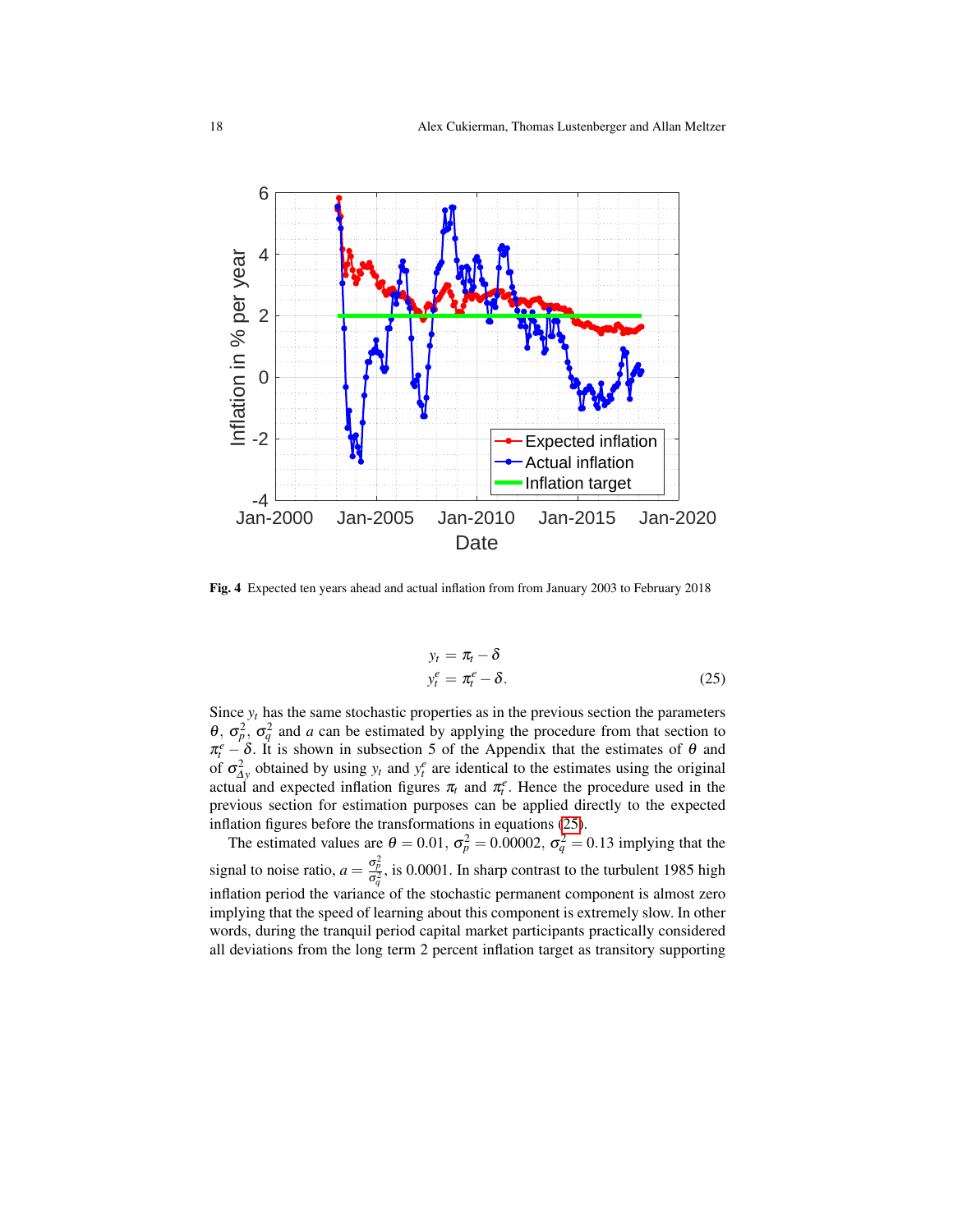the view that long term inflationary expectations were well anchored to the 2 percent target. [Figure 5](#page-18-0) shows actual and simulated values of long term expectations.



<span id="page-18-0"></span>Fig. 5 Actual and simulated ten years ahead inflation expectations from January 2003 to February 2018

The ultimate emergence of a well maintained inflation targeting regime neutralized the impact of the stochastic PTC on long term expectations replacing it by a non-stochastic permanent inflation target of 2 percent implying that [Muth](#page-21-1) [\(1960\)](#page-21-1) process does a poor job of characterizing the behavior of ten years expectations data. This conclusion is backed by the finding that the ratio between the sum of squared deviations of simulated from actual values of expectations and the variance of actual expectations is a huge 1.62.

Estimation results for one year ahead inflation expectation are broadly similar except that the speed of learning and the signal to noise ratio are somewhat higher. They are  $\theta = 0.02$ ,  $\sigma_p^2 = 0.00005$ ,  $\sigma_q^2 = 0.13$  implying that the signal to noise ratio,  $a = \frac{\sigma_p^2}{\sigma_q^2}$ , is 0.0004. But, due to an almost doubling of the speed of learning the fit of simulated expectations is better than in the case of ten years ahead expectations. This is reflected in the finding that the ratio between the sum of squared deviations of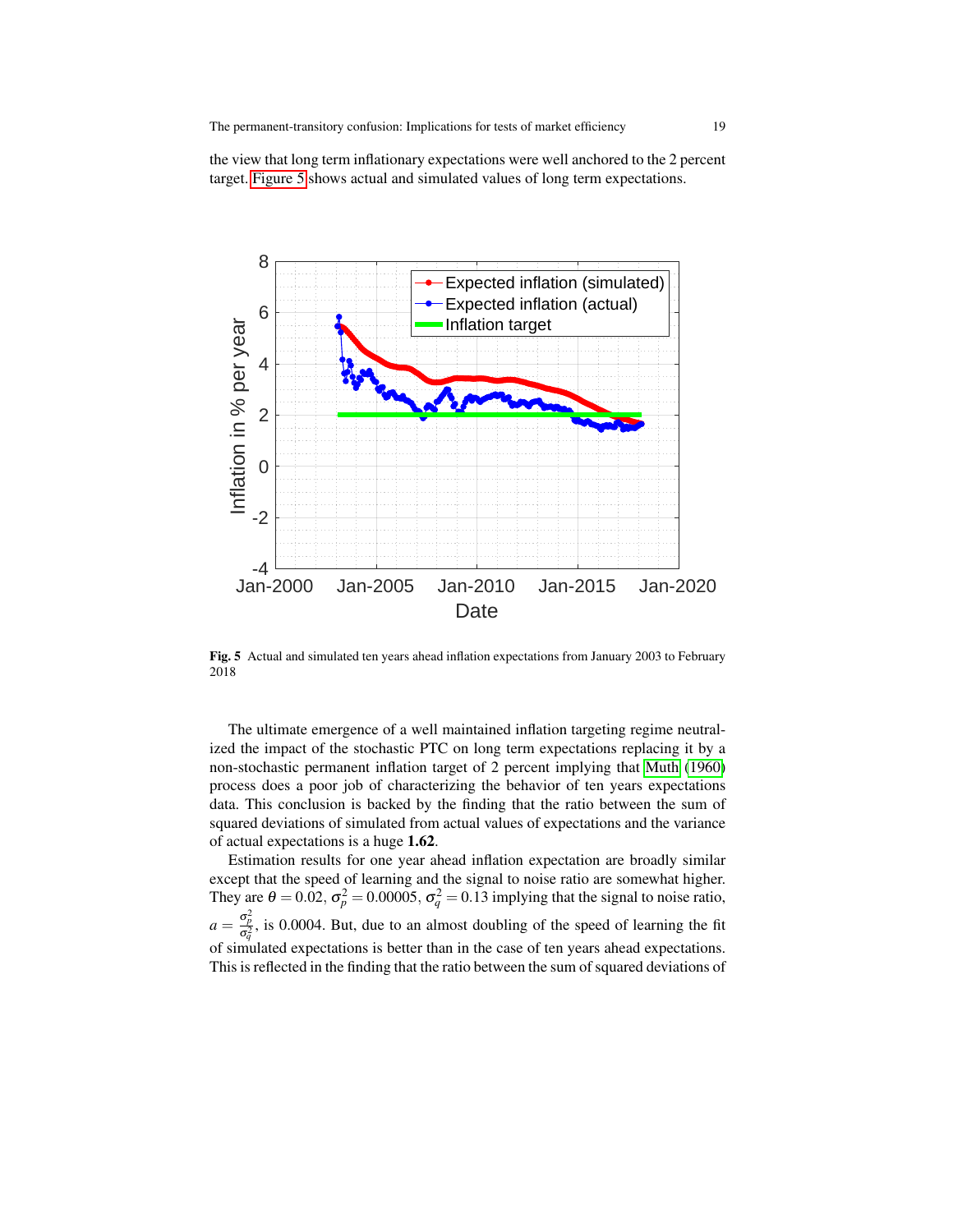simulated from actual values of expectations and the variance of actual expectations for the one years ahead expectations drops to 0.84.

The upshot from this experiment is that, in contrast to the turbulent period, [Muth](#page-21-1) [\(1960\)](#page-21-1) stochastic assumptions and optimal predictor does not capture the behavior of both long and short term inflationary expectations well during the tranquil period. Instead it supports the view that capital markets participants considered all deviations for the inflation target as transitory. The broader consequences of this finding are discussed in the concluding section.

#### 7 Concluding remarks

This paper reviewed the history of adaptive expectations as a vehicle for modeling the permanent-transitory confusion. A central result of the first part of the paper is that, in the presence of this confusion, the appearance of serial correlation in tests of market efficiency based on finite samples does not necessarily imply that markets are inefficient. This implies that the detection of serial correlation in tests of efficiency in the treasury bill and in the foreign exchange markets does not necessarily imply that the expectations embodied in interest rates and in forward exchange rates are not rational in the sense that they disregard relevant information.

Although the early rational expectations literature criticized adaptive expectations on the ground that they are backward rather than forward looking the work of [Muth](#page-21-1) [\(1960\)](#page-21-1) demonstrated that in the presence of the permanent-transitory confusion the optimal forecast of the future relies on information from the past. Muth considered only the case of a single stochastic variable in which the permanent component is a random walk and the transitory component is a white noise process. But the work of [Kalman](#page-21-6) [\(1960\)](#page-21-6) on the Kalman filter and subsequent literature suggest that, generally, optimal forecasts of the future rely on available past and current information and that this statement is true for a large class of more general processes that include both stationary and non stationary stochastic processes.[14](#page-19-0) The crucial feature underlying this regularity is that the stochastic variables considered are composed of shocks with different degrees of persistence none of which is ob-served separately.<sup>[15](#page-19-1)</sup>

Using Israeli data on inflationary expectations from the capital market the second part of the paper examines the performance of adaptive expectations in tracking those expectations during the 1985 Israeli stabilization as well as during the tranquil stable inflation targeting period. Adaptive expectations perform quite well prior to and shortly after the cold turkey 1985 stabilization but not during the tranquil inflation targeting period (2003-2018).

<span id="page-19-0"></span><sup>14</sup> One example is chapter 21 of [Ljungqvist & Sargent](#page-21-18) [\(2000\)](#page-21-18).

<span id="page-19-1"></span><sup>&</sup>lt;sup>15</sup> Furthermore, as demonstrated by [Friedman](#page-21-19) [\(1979\)](#page-21-19) serial correlation may also arise when a slope coefficient of an economic model changes permanently. The reason is that an econometrician using least square becomes aware of the change only gradually as post change observations cumulate over time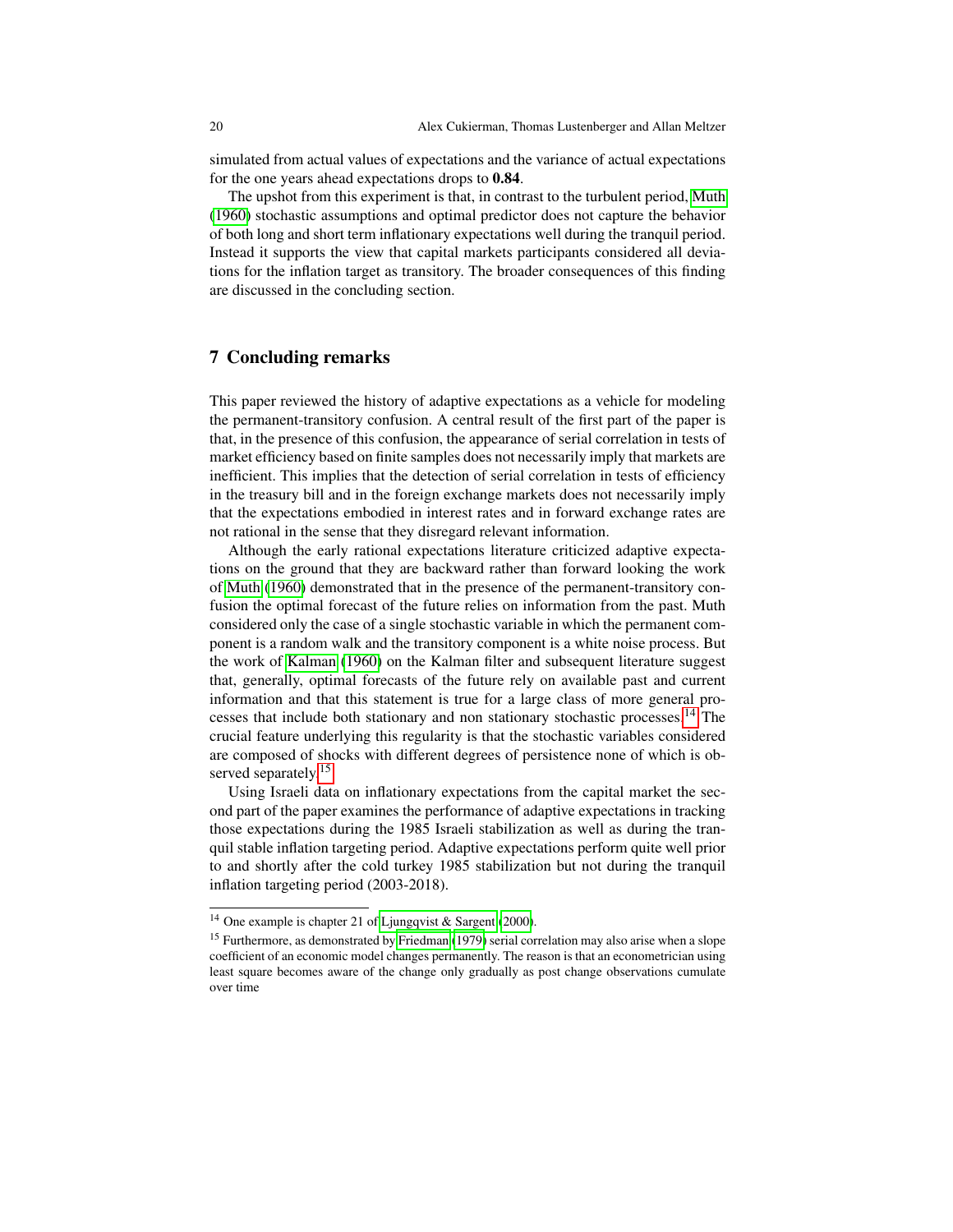As a matter of fact in the latter period the empirical results are consistent with the view that individuals in the capital market believed that the long run inflation rate is given by the two percent pre-announced stable inflation target and interpreted any deviation of inflation from this target as temporary. The wider economic implication is that, during the stable inflation targeting period capital market expectations were well anchored.<sup>[16](#page-20-8)</sup> At the technical level this suggests that an expectation process in which the only permanent component is the pre-announced fixed inflation target and the temporary component is stationary is likely to produce a better fit for modeling the behavior of capital market expectations.

Acknowledgements We benefited from useful discussions on tests of market efficiency in the foreign exchange market with Menzie Chinn. The views expressed in this paper are those of the author(s) and do not necessarily reflect those of the SNB.

#### References

- <span id="page-20-1"></span>Barro, R. J. & Gordon, D. B. (1983), 'A positve theory of monetary policy in a natural rate model', *Journal of Political Economy* 91(4), 589–610.
- <span id="page-20-2"></span>Brunner, K., Cukierman, A. & Meltzer, A. H. (1980), 'Stagflation, persistent unemployment and the permanence of economic shocks', *Journal of Monetary Economics* 6, 467–492.
- <span id="page-20-6"></span>Bruno, M. & Piterman, S. (1988), Israel's stabilization: A two-years review, *in* M. Bruno, G. Di Tella, R. Dornbusch & S. Fischer, eds, 'Inflation Stabilization: The Experience of Israel, Argentina, Brazil, Bolivia and Mexico', The MIT Press, Cambridge MA and London.
- <span id="page-20-0"></span>Cagan, P. D. (1956), The monetary dynamics of hyper-inflation, *in* M. Friedman, ed., 'Studies in the Quantity Theory of Money', University of Chicago Press, Chicago.
- <span id="page-20-4"></span>Chinn, M. D. (2009), Forward premium puzzle, *in* K. A. Reinert & R. S. Rajan, eds, 'Princeton Encyclopedia of the World Economy', Princeton University Press, Princeton and Oxford.
- <span id="page-20-3"></span>Cukierman, A. (1982), 'Relative price varability, inflation and the allocative efficiency of the price system', *Journal of Monetary Economics* 9, 131–162.
- <span id="page-20-5"></span>Cukierman, A. (1988), The end of the high Israeli inflation: An experiment in heterodox stabilization, *in* M. Bruno, G. Di Tella, R. Dornbusch & S. Fischer, eds, 'Inflation Stabilization: The Experience of Israel, Argentina, Brazil, Bolivia and Mexico', The MIT Press, Cambridge MA and London.
- <span id="page-20-7"></span>Cukierman, A. & Melnick, R. (2015), The conquest of Israeli inflation and current policy dilemmas, *in* A. Offenbacher, ed., 'Maintaining Price Stability: The Bank of Israel's Sixth Decade', pp. 13–62.

<span id="page-20-8"></span><sup>&</sup>lt;sup>16</sup> This conclusion is consistent with results obtained in [Cukierman & Melnick](#page-20-7) [\(2015\)](#page-20-7).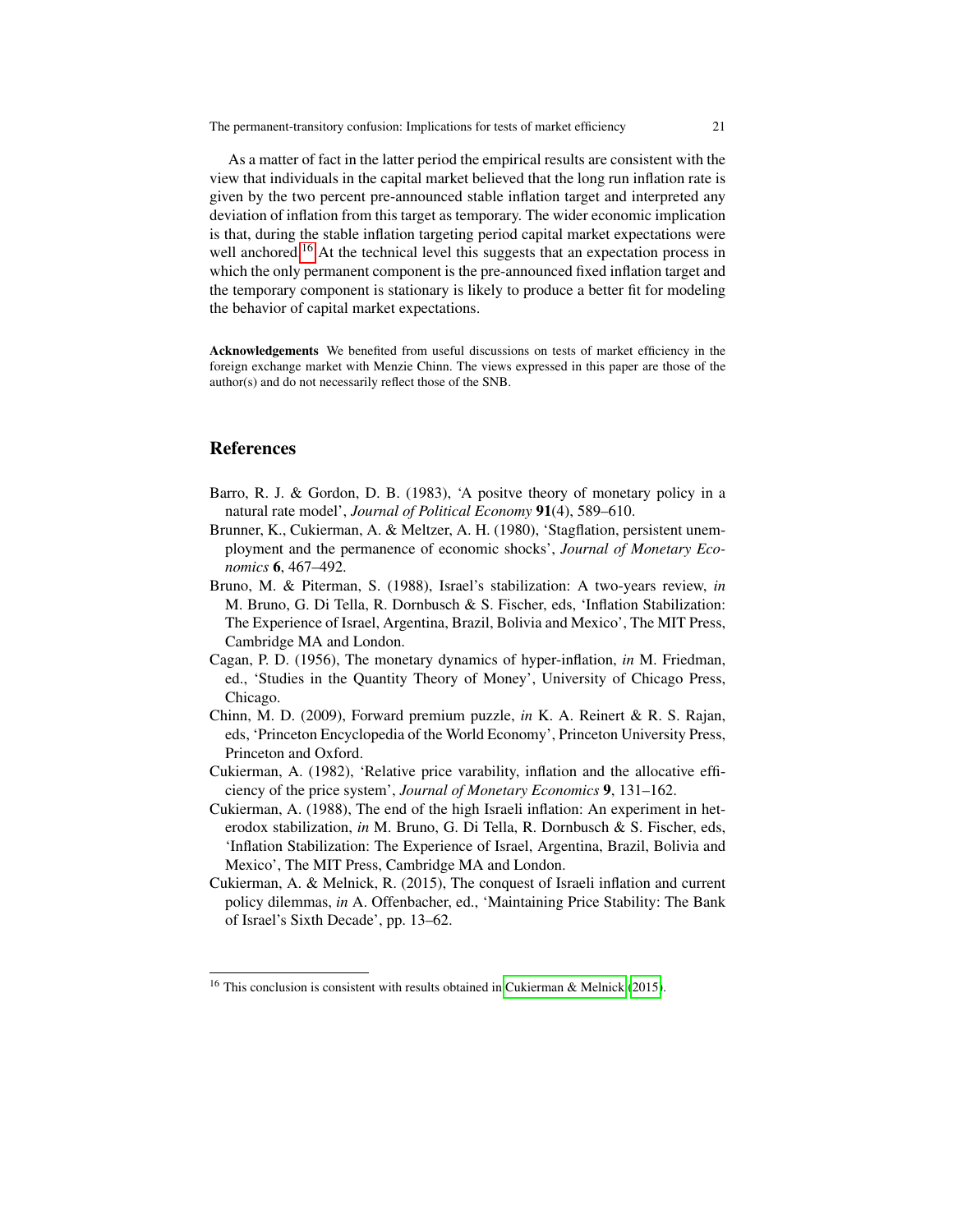- <span id="page-21-0"></span>Cukierman, A. & Meltzer, A. H. (1982), 'What do tests of market efficiency show?', *Unpublished manuscript, Carnegie-Mellon University* .
- <span id="page-21-16"></span>Engel, C. (1996), 'The forward discount anomaly and the risk premium: A survey of recent evidence', *Journal of Empirical Finance* 3, 123–192.
- <span id="page-21-9"></span>Fama, E. F. (1975), 'Short-term interest rates as predictors of inflation', *The American Economic Review* 65(3), 269–282.
- <span id="page-21-15"></span>Fama, E. F. (1984), 'Forward and spot exchange rates', *Journal of Monetary Economics* 14, 319–338.
- <span id="page-21-13"></span>Figlewski, S. & Wachtel, P. (1981), 'The formation of inflationary expectations', *The Review of Economics and Statistics* 63(1), 1–10.
- <span id="page-21-2"></span>Fisher, I. (1911), *The Purchasing Power of Money*, Macmillan, New York (latest edition, A.M. Kelley, New York, 1963).
- <span id="page-21-14"></span>Fisher, I. (1930), *The Theory of Interest*, Macmillan, New York.
- <span id="page-21-17"></span>Frankel, J. & Poonawala, J. (2006), 'The forward market in emerging currencies: Less biased than in major currencies', *NBER Working Paper Series* 12496.
- <span id="page-21-11"></span>Frenkel, J. A. (1977), 'The forward exchange rate, expectations, and the demand for money: The German hyperinflation', *The American Economic Review* 67(4), 653–670.
- <span id="page-21-12"></span>Frenkel, J. A. (1979), 'Further evidence on expectations and the demand for money during the German hyperinflation', *Journal of Monetary Economics* 5, 81–96.
- <span id="page-21-19"></span>Friedman, B. M. (1979), 'Optimal expectations and the extreme information assumptions of 'rational expectations' macromodels', *Journal of Monetary Economics* 5, 23–42.
- <span id="page-21-3"></span>Friedman, M. (1957), *A Theory of the Consumption Function*, Princeton University Press, Princeton.
- <span id="page-21-10"></span>Hamburger, M. J. & Platt, E. N. (1975), 'The expectations hypothesis and the efficiency of the trasury bill market', *The Review of Economics and Statistics* 57(2), 190–199.
- <span id="page-21-6"></span>Kalman, R. E. (1960), 'A new approach to linear filtering and prediction problems', *Transactions of the ASME - Journal of Basic Engineering* 85(Series D), 35–45.
- <span id="page-21-18"></span>Ljungqvist, L. & Sargent, T. J. (2000), *Recursive Macroeconomic Theory*, The MIT Press, Cambridge MA and London.
- <span id="page-21-4"></span>Lucas, R. E. (1972), Econometric testing of the natrual rate hypothesis, *in* O. Eckstein, ed., 'The Econometrics of Price Determination', Board of Governors of the Federal Reserve System, Washington D.C.
- <span id="page-21-8"></span>Lucas, R. E. (1973), 'Some international evidence on output-inflation tradeoffs', *The American Economic Review* 63(3), 326–334.
- <span id="page-21-7"></span>Lucas, R. E. & Rapping, L. A. (1969), 'Real wages, employment and inflation', *Journal of Political Economy* 77(5), 721–754.
- <span id="page-21-1"></span>Muth, J. F. (1960), 'Optimal properties of exponentially weighted forecasts', *Journal of the American Statistical Association* 55(290), 299–306.
- <span id="page-21-5"></span>Muth, J. F. (1961), 'Rational expectations and the theory of price movements', *Econometrica* 29(3), 315–335.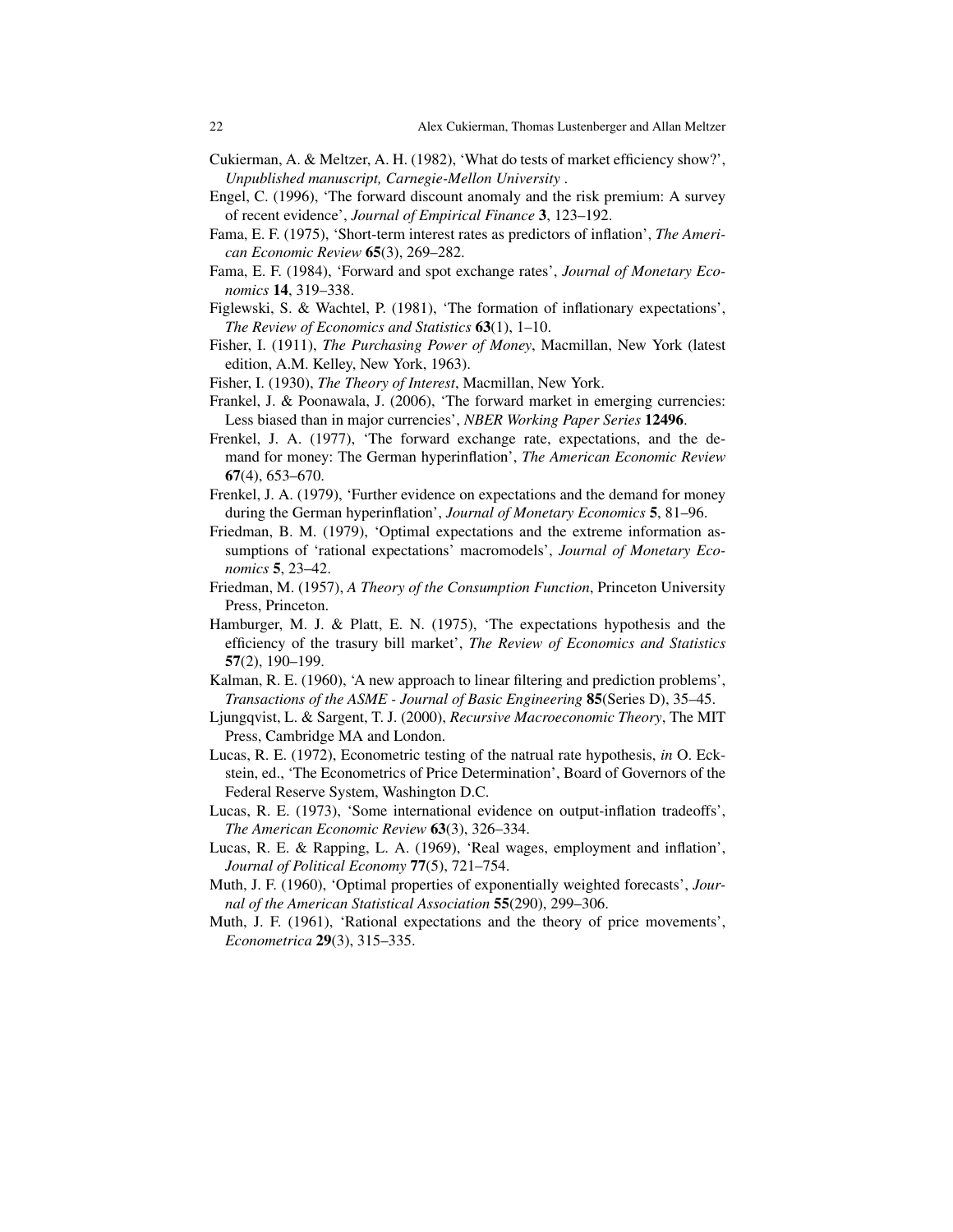The permanent-transitory confusion: Implications for tests of market efficiency 23

#### 8 Appendix

#### *8.1 Derivation of equation [\(15\)](#page-9-2)*

Inserting equation [\(3\)](#page-4-2) into equation [\(14\)](#page-9-4) for all *t*

$$
u_{t+1} = y_{t+1}^p + y_{t+1}^q - \sum_{i=0}^{\infty} \theta (1 - \theta)^i (y_{t-i}^p + y_{t-i}^q).
$$

Grouping all the transitory terms into one expression and all the first differences of the random walk component into another expression and rearranging

$$
u_{t+1} = Q_{t+1} + P_{t+1}
$$

where  $Q_{t+1}$  and  $P_{t+1}$  are given by equation [\(18\)](#page-10-1) in the text. QED

### 8.2 *Proof that*  $E u_{t+1} u_t = 0$

It is convenient to first prove the following Lemma

Lemma 1.  $(1 - θ)σ<sub>p</sub><sup>2</sup> - θ<sup>2</sup>σ<sub>q</sub><sup>2</sup> = 0$ 

*Proof.* Rearranging equation [\(4\)](#page-4-3) in the text

$$
\theta + \frac{a}{2} = \sqrt{a + \frac{a^2}{4}}.
$$

Raising both sides of this equation to second power, cancelling terms and noting that  $a \equiv \frac{\sigma_p^2}{\sigma_q^2}$ 

$$
\theta^2 = \frac{\sigma_p^2}{\sigma_q^2} (1 - \theta).
$$

The proof is completed by moving  $\sigma_q^2$  to the left hand side of this equation.

<span id="page-22-0"></span>Since all the terms in  $P_{t+1}$  are statistically independent from the terms in  $Q_{t+1}$ 

$$
Eu_{t+1}u_t = EQ_{t+1}Q_t + EP_{t+1}P_t.
$$
\n(26)

Using the definitions of  $Q_{t+1}$  and of  $P_{t+1}$  from equation [\(18\)](#page-10-1) in the text it can be shown after some tedious algebra that

<span id="page-22-1"></span>
$$
EQ_{t+1}Q_t = -\frac{\theta \sigma_q^2}{2-\theta},\tag{27}
$$

$$
EP_{t+1}P_t = \frac{\sigma_p^2(1-\theta)}{\theta(2-\theta)}.
$$
\n(28)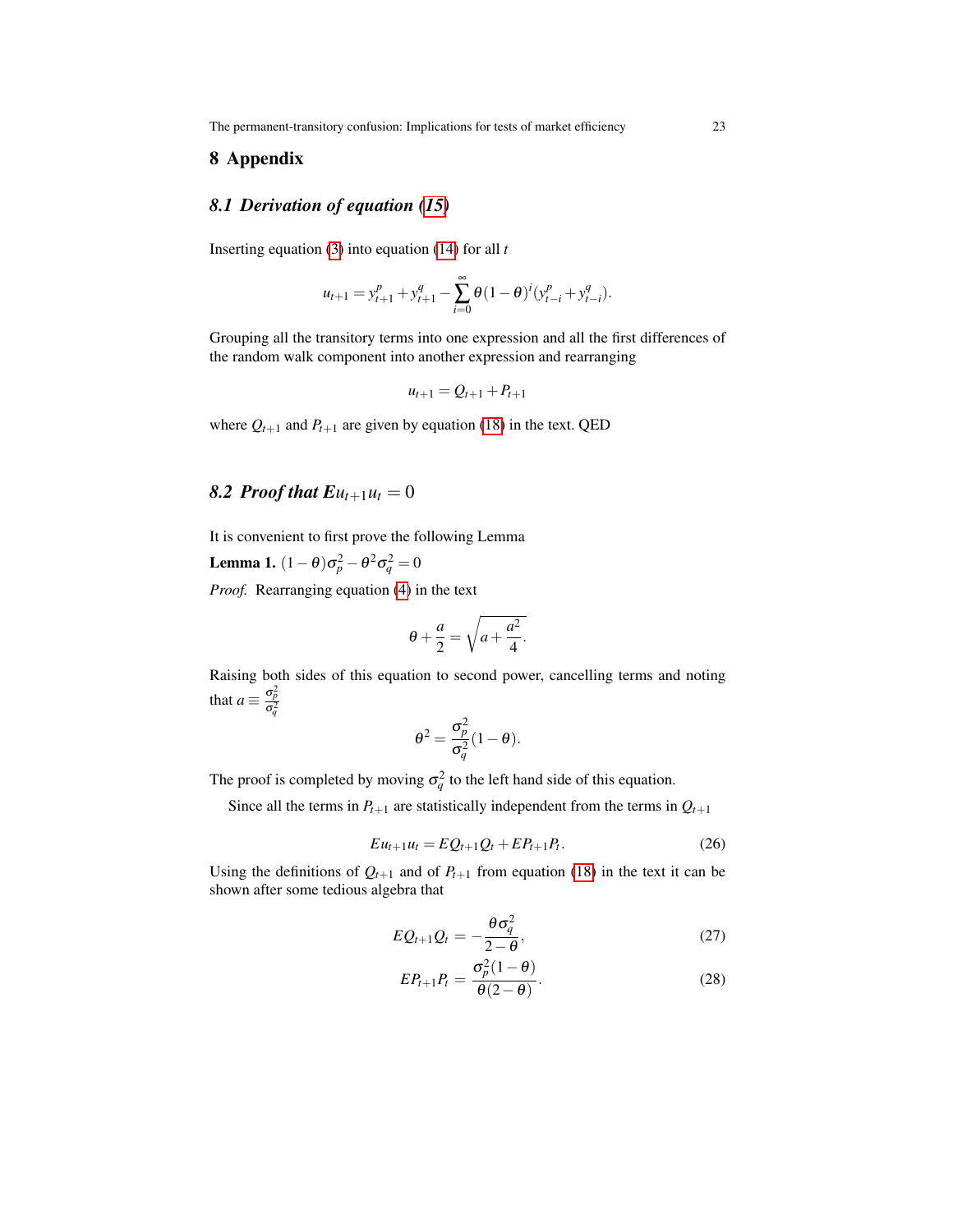Substituting those expressions into equation [\(26\)](#page-22-0)

$$
E u_{t+1} u_t = \frac{(1-\theta)\sigma_p^2 - \theta^2 \sigma_q^2}{\theta(2-\theta)}.
$$

By Lemma 1 the numerator of this expression is zero. Since the denominator is positive  $Eu_{t+1}u_t = 0$ . QED

#### 8.3 Derivation of  $\rho_j(\Delta y_t^p)$ *t* ) *(equation [\(20\)](#page-10-2))*

From equation [\(15\)](#page-9-2) in the text

<span id="page-23-1"></span>
$$
E\left[u_{t+j+1}u_{t+j} | \Delta y_t^p\right] = EQ_{t+1}Q_t + E\left[P_{t+j+1}P_{t+j} | \Delta y_t^p\right]
$$
(29)

where

<span id="page-23-0"></span>
$$
E[P_{t+j+1}P_{t+j} | \Delta y_t^p] = E\left\{\Delta y_{t+j+1}^p + (1-\theta)\Delta y_{t+j}^p + \ldots\right\}
$$

$$
\left\{\Delta y_{t+j}^p + (1-\theta)\Delta y_{t+j-1}^p + \ldots\right\}
$$

$$
+ (1-\theta)^{2j+1}\left\{(\Delta y_t^p)^2 - \sigma_p^2\right\}.
$$
(30)

Taking the expected value of the product in equation [\(30\)](#page-23-0), summing up the resulting infinite series and rearranging this equation reduces to

$$
E\left[P_{t+j+1}P_{t+j} | \Delta y_t^p\right] = \frac{(1-\theta)\sigma_p^2}{\theta(2-\theta)} + (1-\theta)^{2j+1} \left\{ (\Delta y_t^p)^2 - \sigma_p^2 \right\}.
$$
 (31)

Substituting equations [\(28\)](#page-22-1) and [\(30\)](#page-23-0) into equation [\(29\)](#page-23-1), rearranging and using Lemma 1

<span id="page-23-3"></span>
$$
E\left[u_{t+j+1}u_{t+j} | \Delta y_t^p\right] = (1-\theta)^{2j+1} \left\{ (\Delta y_t^p)^2 - \sigma_p^2 \right\}.
$$
 (32)

From equation [\(17\)](#page-10-3) in the text

<span id="page-23-2"></span>
$$
Eu_t^2 = EQ_t^2 + EP_t^2 \text{ for all } t. \tag{33}
$$

Using the expressions for  $Q_t$  and  $P_t$  from equation [\(18\)](#page-10-1) in equation [\(33\)](#page-23-2), taking expectations of the resulting expressions, rearranging and using Lemma 1 yields

$$
Eu_t^2 = \frac{\sigma_q^2}{1-\theta} \text{ for all } t.
$$

<span id="page-23-4"></span>Hence

$$
\sqrt{E(u_{t+j+1})^2 E(u_{t+j})^2} = \frac{\sigma_q^2}{1-\theta}.
$$
\n(34)

Equations [\(32\)](#page-23-3) and equation [\(34\)](#page-23-4) imply that